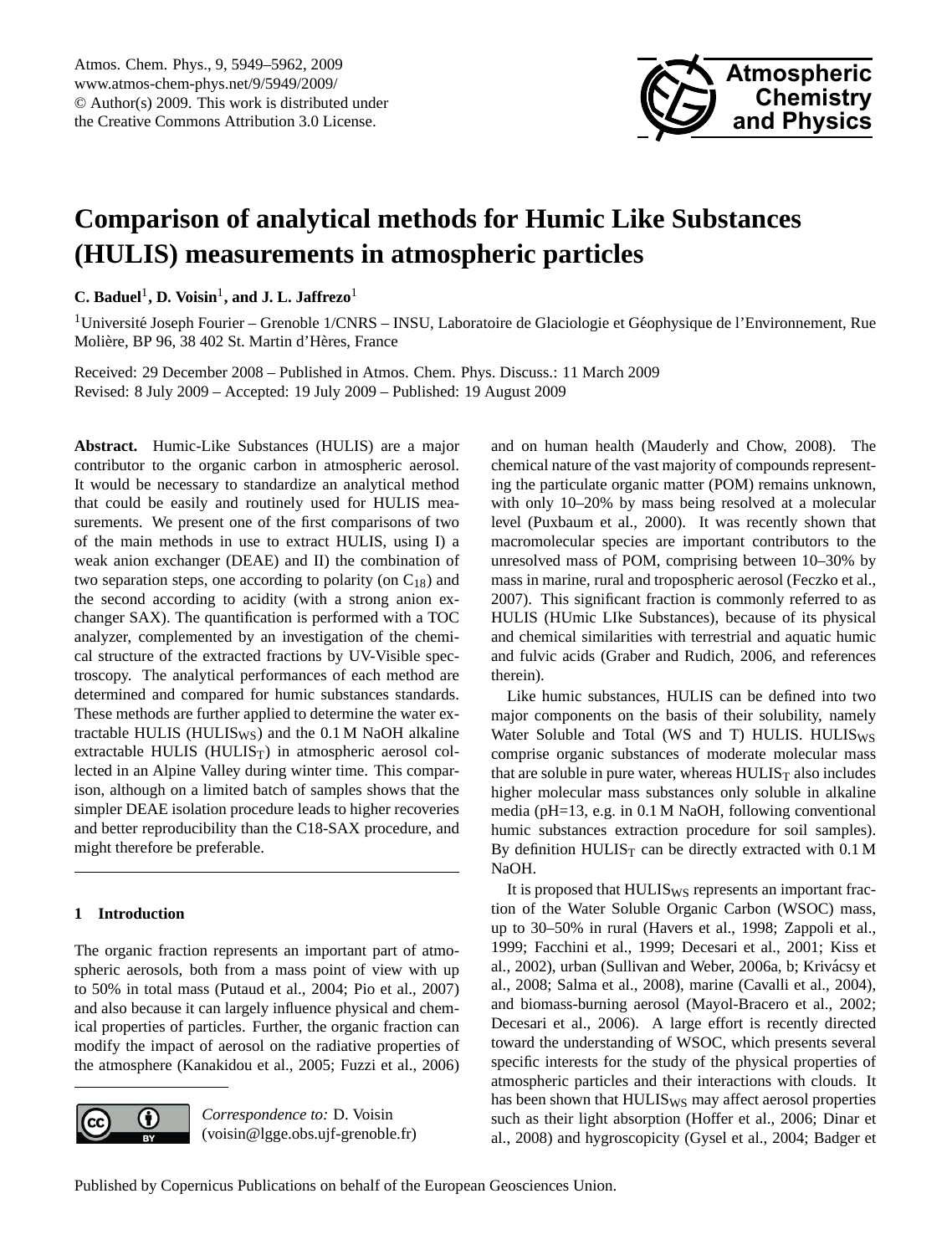al., 2006; Dinar et al., 2006; Mircea et al., 2005). Therefore, the nature and the abundance of  $HULIS_{WS}$  compounds can significantly influence the cloud condensation ability and thus have a climatic indirect effect.

The isolation or extraction of HULIS from atmospheric particles is currently performed with several techniques that are often adapted from previous research on terrestrial humic substances (Janos, 2003). Solid-phase extraction, as well as reversed phase, ion exchange, and size-exclusion chromatography have been employed for HULIS separation. These various chromatographic methods fractionate organic compounds on the basis of their molecular weight (Krivácsy et al., 2000; Andracchio et al., 2002; Sullivan and Weber, 2006b), of their polarity (Varga et al., 2001; Andracchio et al., 2002; Duarte and Duarte, 2005; Sullivan and Weber, 2006a), of their acidity (Havers et al., 1998; Decesari et al., 2000), or the combination of these two last properties (Limbeck et al., 2005). A synthesis recently proposed by Graber and Rudich (2006), describes the advantages and limitations of all these methods. Ultimately, it is however expected that these different methods will extract different compounds with chemical properties dependent on the isolation method itself. There is currently a lack of a unified approach leading to a common operational definition for HULIS in the field of aerosol science. Further, it is difficult to evaluate if the different protocols in use quantify a comparable fraction of POM, because inter-comparisons have never been conducted. Lukács et al. (2007) proposed the first comparison of the concentration of macromolecular compounds extracted according to a method used by Fezcko et al. (2007) and a second method used by Varga et al. (2001). The latter method isolates more compounds than HULIS, and this fraction characterized as light absorbing organic matter is referred to as "brown carbon" by Andreae and Gelencsér (2006).

With the goal to help in the standardization of extraction and quantification methods for atmospheric HULIS, this paper presents a first quantitative comparison of two of the main methods in use. The first one is a single step separation technique using the weak anion exchanger resin DEAE cellulose, while the second one is a two step protocol with separations performed on hydrophobic  $C_{18}$  followed by anion exchanger columns. These two methods are compared in order to determine their analytical performances (such as extraction yield and selectivity).They are further applied on a set of atmospheric samples obtained during winter time in an Alpine urban site in order to show their differences. This limited comparison comes as a complement to other studies describing extensive tests on other popular extraction methods for example on XAD8 resins as described by Sullivan and Weber (2006a).

## **2 Experimental section**

## **2.1 Isolation of total and water soluble HULIS**

As carbon quantification in the extract seems to be the only unequivocal determination method for HULIS, we focus on methods where final HULIS extracts are not eluted with carbon containing solvents, thus allowing a direct determination of HULIS carbon. Such methods are not so common, as many (Varga et al., 2001; Duarte and Duarte, 2005; Decesari et al., 2000, 2005) use either organic solvents or ammonium carbonate as eluents. Isolation in one step by anions exchange resins exploits the fact that humic solutions possess an acidic character. The material mainly used in humic research is the DEAE cellulose (Peuravuori et al., 2005) which is a weak anion exchanger with tertiary amine functional groups bounded to a hydrophilic matrix. This technique was adapted to atmospheric research by Havers et al. (1998) to isolate the Total HULIS fraction. Decesari et al. (2000) improved this method using chromatography on a DEAE TSK gel to split the WSOC into three classes of compounds: neutral and basic compounds, mono- and di-carboxylic acids, and polyacids. The advantage of using a DEAE resin is the significant recovery of organic matter (Peuravuori et al., 2005), the ability to inject sample without preacidification, and the possibility to split the water soluble compounds into different chemical classes with only one extraction step. The drawback is that compounds on DEAE cellulose elute only with high ionic strength solutions, introducing potential interferences for the quantification or physico-chemical characterization of HULIS in the extract.

Limbeck et al. (2005) proposed a more complex method to isolate the HULIS fraction in aerosol samples based on the protocol proposed by Varga et al. (2001). This method includes two separation steps, the first one using polar interactions on a  $C_{18}$  resin, the second one using the acidic nature of HULIS to separate them on a SAX strong anion exchanger. Combining those two different separation mechanisms provides high selectivity towards HULIS, which is the major advantage of this protocol.

These two methods together cover approximately half of the current work about HULIS quantification (Decesari et al., 2000; Varga et al., 2001; Duarte and Duarte, 2005; Limbeck et al., 2005; Sullivan and Weber, 2006a) and have been applied to a great variety of atmospheric samples. They dominate in terms of simplicity, selectivity, and redundancy in the literature. They were tested in our laboratory for comparison of their results for HULIS<sub>WS</sub> and HULIS<sub>T</sub>.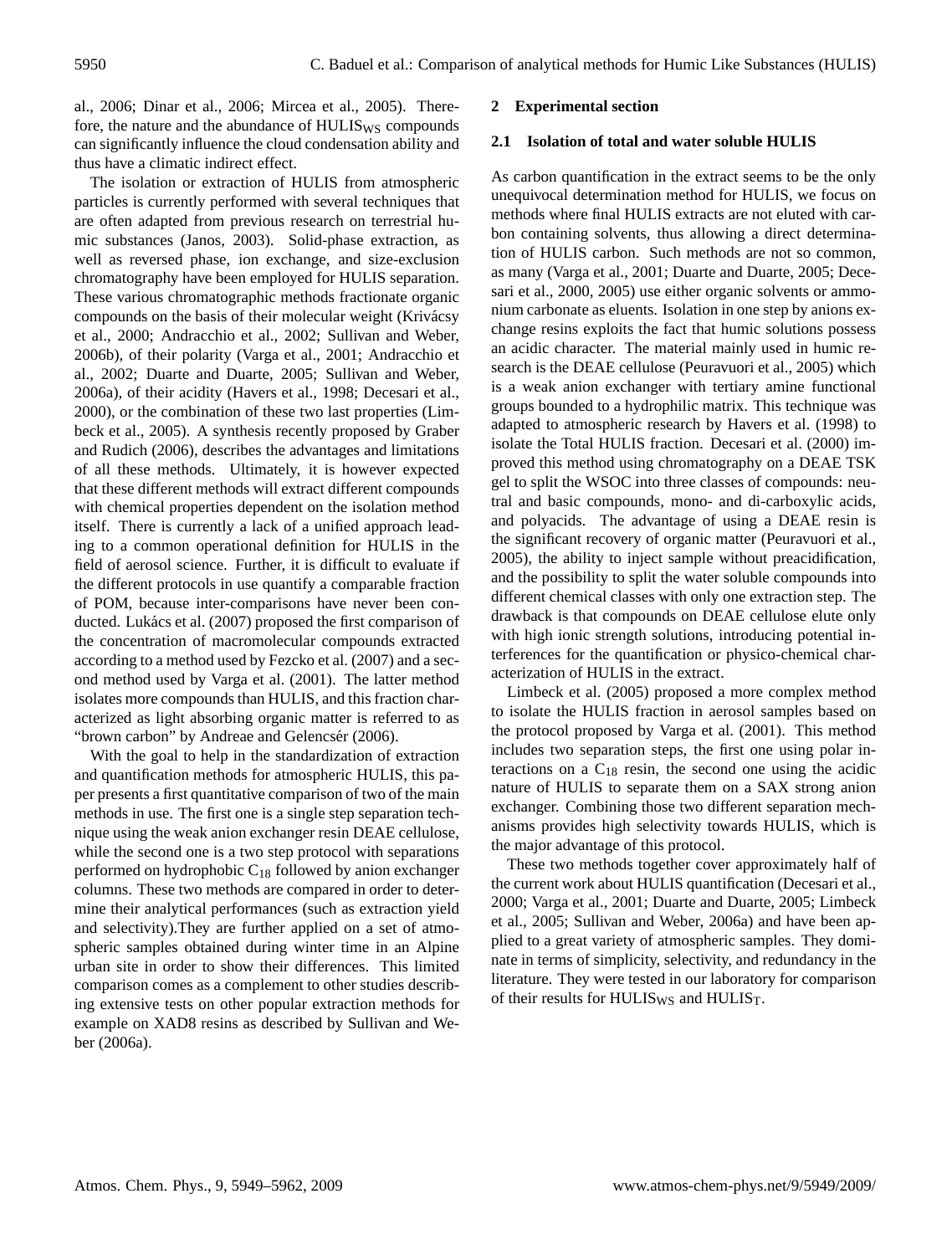## **2.1.1 DEAE resin**

We implemented at Laboratoire de Glaciologie et Géophysique de l'Environnement the protocol proposed by Havers et al. (1998). The Total or Water Soluble fractions obtained from aerosol samples (see Sect. 2.5) are passed through the DEAE column (GE Healthcare  $\mathbb{R}^8$ , HiTrap<sup>TM</sup> DEAE FF, 0.7 cm ID × 2.5 cm length) without any pre-treatment. After this concentration step, the organic matter adsorbed is washed with 6 mL of organic free water  $(Elgastat^{(8)})$  to remove neutral components and hydrophobic bases. Then, mono- and di-acids together with some anionic inorganic species retained in the resin are eluted with 12 mL of a 0.04 M NaOH solution (J.T.Baker<sup>®</sup>, pro analysis). Finally, the polycharged compounds (the HULIS) are quickly eluted in a single broad peak using 4 mL of a high ionic strength solution of NaCl 1 M (Normapur<sup>®</sup>). All flow rates are set at 1.0 mL min−<sup>1</sup> . This last fraction is collected for carbon quantification (see Sect. 2.2).

## **2.1.2 C**18**+SAX resins**

The methodology of the whole isolation procedure was published by Limbeck et al. (2005) and was implemented at LGGE. In summary, the first solid phase extraction step is performed on a  $C_{18}$  SPE column (IST, 221-0020-H) (1 cm ID, length 6.0 mm). The filtered liquid extract obtained from aerosol samples is adjusted to pH 3 with a solution of HNO<sup>3</sup> (Merck<sup>®</sup>, 65%, pro analysis) and passed through the sorbent column. Then, 1 mL of water is used to remove inorganic and organic compounds not retained on the sorbent. The adsorbed fraction is further eluted with  $400 \mu L$  of methanol (J. T. Baker®, MOS Grade). This last extract is diluted with water and acidified with  $HNO<sub>3</sub>$  to obtain 2.8 mL of solution at pH=3. To limit interferences with methanol during the second separation step, only 1 mL of this solution is injected through the SAX adsorbent (Isolute SAX, IST 500- 0020-H) contained in a Teflon<sup>®</sup> micro column (1.0 mm ID, length 15.0 mm). After this concentration step, the column is washed at a flow rate of 0.6 mL min−<sup>1</sup> with 2.4 mL of water, to remove neutral compounds. The HULIS fraction is further eluted from the resin at a flow rate of  $0.6$  mL min<sup>-1</sup> with 3.6 mL of a solution of NH<sub>4</sub>OH (0.05 M) (Sigma-Aldrich<sup>®</sup>, ACS reagent).

## **2.2 Isolation of total and water soluble HULIS**

Two different types of detectors are used in the literature for the quantification and the characterization of the HULIS fraction, namely direct carbon measurements with TOC analyzers, and spectroscopic methods. Quantification of humic substances has been mainly approached by UV spectroscopic methods, owing to their simplicity and rapidity. In the field of aquatic research on humic substances, various wavelengths had shown important correlation between absorbance and carbon concentrations measured with TOC analyzers, i.e. 250, 254, 285, 330, and 350 nm (Hautala et al., 2000). For the accurate calibration needed for the quantification, UV-Visible spectroscopy requires standard compounds with optical properties identical to that of the samples. The absorbance of humic substances is related to the presence of conjugated double bonds (conjugated systems, aromatic rings) as well as functional groups like ketones, amines, or nitrated derivatives. Absorbance of such samples increases with pH, aromaticity, total carbon content, and molecular weight (Chen et al., 1977). However, characteristics of HULIS may largely differ from that of humic substances, generally showing a smaller average molecular weight and lower aromatic moiety content (Graber and Rudich, 2006). Hence, because exact standard compounds do not exist for HULIS (see Sect. 2.3), the calibration performed with UV spectroscopy using humic and/or fulvic acids as reference compounds can introduce large errors for the quantitative determination of HULIS concentrations. Finally, the direct quantification of carbon content with TOC analyzers is much preferred and will be used in this study. Yet, as spectroscopy can provide useful information on the chemical structure of HULIS, UV-Vis spectra are acquired during the separation procedure. It should be noted that quantification with TOC methods requires that the oxidation of HULIS is complete during the analytical step. We implemented both methods for the quantification and characterization of HULIS. UV-Vis measurements are performed online after the extraction systems, using a diode array detector (Dionex UV-VIS 340U), and recorded in the range 220– 550 nm. The HULIS fractions are subsequently collected manually and the carbon content is analyzed with a TOC analyser (OI Analytical 700 TOC Analyser) after chemical oxidation of the organic matter. The detailed protocol is described elsewhere (Jaffrezo et al., 2005). Briefly, the inorganic carbon is first eliminated after acidification (600  $\mu$ L of orthophosphoric acid, 5% in volume, Normapur®, analytical reagent) of the sample and the  $CO<sub>2</sub>$  formed is removed in a  $N_2$  stream. This step is followed by a warm oxidation using persulfate (Normapur<sup>®</sup>, CL00.1402.1000, 100 g L<sup>-1</sup>) and the  $CO<sub>2</sub>$  resulting from organic matter oxidation is measured by a non dispersive infrared spectrophotometer. The calibration is performed with potassium hydrogen phthalate (GRP Rectapur<sup>®</sup>) for carbon concentrations in the range 0– 2 ppmC. Since the chloride anion inhibits the oxidation reaction, the DEAE extract is diluted by a factor two and the oxidant volume introduced in the reactor is in large excess (6 mL). The usual volume of oxidant (1 mL) is used for the quantification of the carbon mass in extracts obtained with the  $C_{18}$ +SAX method. Measurements of WSOC concentrations in aerosol samples are also conducted with this device (Jaffrezo et al., 2005) (see Sect. 2.4).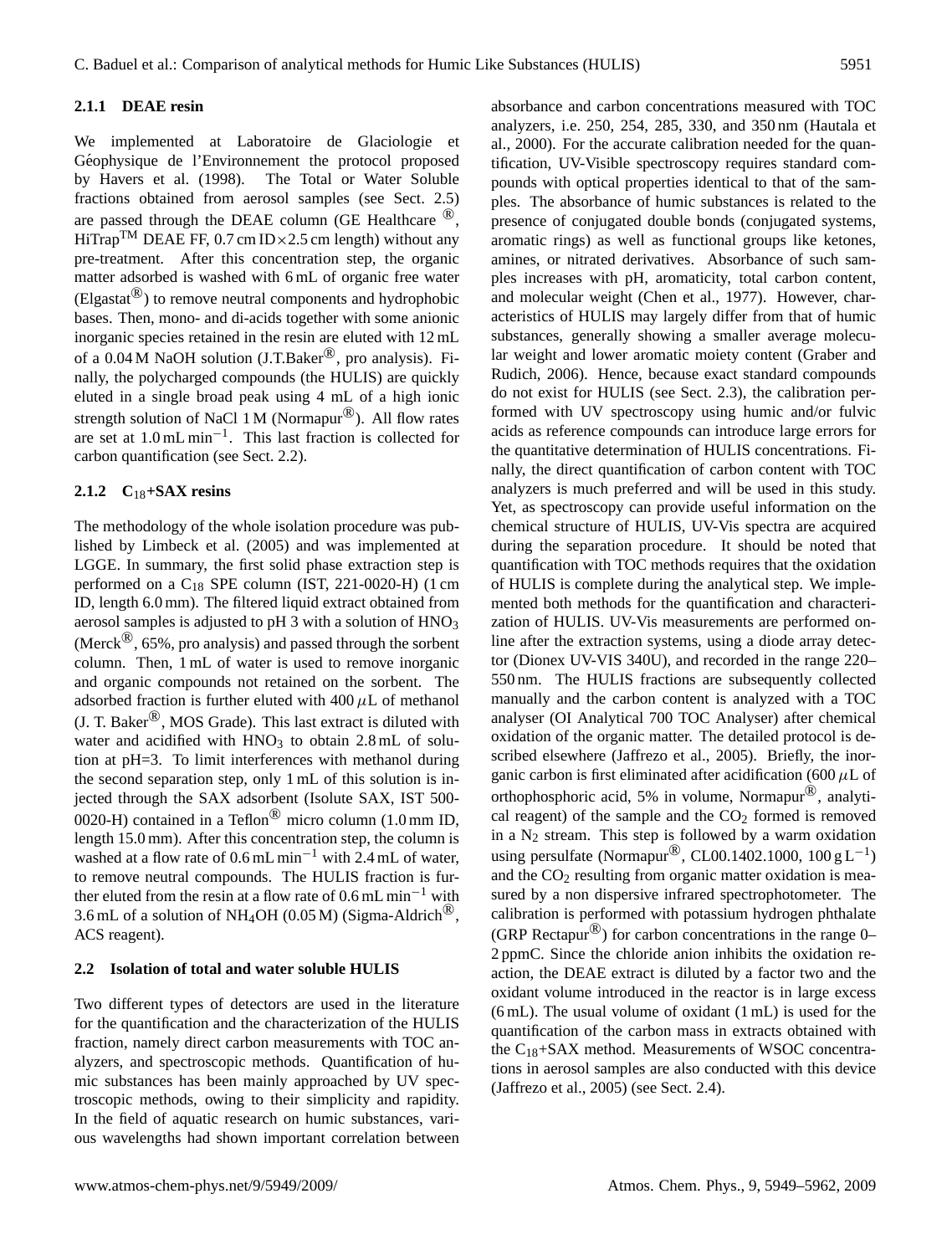# **2.3 HULIS standard**

The comparison of the results obtained with TOC and UV-Vis methods requires a proxy standard for HULIS compounds that is commercially available. Two products are commonly used in the literature as model compounds for atmospheric HULIS, Suwannee River Fulvic Acid (SRFA) and Humic Acid from Fluka®. The SRFA obtained from the IHSS (product number 1R101F) is used in many studies as a proxy for atmospheric HULIS<sub>WS</sub> (Fuzzi et al., 2001; Brooks et al., 2004; Chan and Chan, 2003; Kiss et al., 2005; Samburova et al., 2005; Hopkins et al., 2007; Hatch et al., 2008). Humic Acid from Fluka (53 680) is used by Limbeck et al. (2005) and Feczko et al. (2007) for TOC and procedure calibrations. Based on spectroscopic, elemental, Carbon and Proton Nuclear Magnetic Resonance  $(^{13}C-$  and  $^1H-$ NMR, and Fourier Transform Infra Red coupled to Attenuated Total Reflectance spectroscopy (FTIR-ATR) studies of the respective chemical composition of atmospheric HULIS and aquatic humic substances, it is shown that both compounds comprise similar carbon functional groups (Havers et al., 1998; Krivácsy et al., 2001; Duarte et al., 2004; Duarte and Duarte, 2005; Tagliavini et al., 2006; Samburova et al., 2007) but differ in terms of their relative H/C and O/C ratio. WSOC hydrophobic acids (HULIS) show a higher aliphatic structure and a lower degree of oxidation than those of humic substances (Graber and Rudich, 2006; Duarte et al., 2007). Therefore, aerosol WSOC hydrophobic acids are found to be only qualitatively similar to aquatic humic substances.

Because SRFA is mainly used as standard in the literature and HULIS<sub>WS</sub> is by definition composed mainly of fulvic acids, we also choose, like many other groups, to evaluate both protocols with SRFA to represent HULIS fractions in our study. However, some experiments were also performed with Humic Acid Fluka, to compare our results with those of Limbeck et al. (2005). In order for those evaluations to be consistent with actual measurements, we used volumes of solutions leading to carbon loads in the extracts that were comparable with those from actual atmospheric aerosol extracts. Namely, we used carbon loads of approximately 5–  $15 \mu$ gC of SRFA and humic acids for the DEAE protocols, and 10–25  $\mu$ gC for the C<sub>18</sub>+SAX protocol. Humic acid and Fulvic acid solutions were prepared by dissolving an amount of dried products in organic free water (Elgastat<sup>®</sup>). Ultrasonic agitation was used for both preparations in order to get a complete dissolution. The Humic acid solution was filtered through an Acrodisk filter (Pall Gelmann<sup>®</sup>, 0,22  $\mu$ m porosity) to eliminate insoluble particles.

## **2.4 Aerosol sampling**

After characterization (see Sects. 3.1 and 3.2), the methods were applied to a series of actual atmospheric samples. Sampling took place in the Chamonix valley, in the French Alps. The sampling site was located in the suburban area of the Chamonix town (6°52'16" E; 45°16'34" N; altitude 1038 m a.s.l., about 20 000 inhabitants in winter), in a grassy area about 60 m from a road. The 15 km long valley floor is rather flat at an elevation of approximately 1000 m a.s.l. on average and is surrounded by tall mountains culminating with the summit of Mont Blanc (4810 m a.s.l.). There are neither industrial emissions nor waste incinerators in the valley, and the main anthropogenic sources of emissions are vehicular traffic, residential heating (fuel or wood burning stoves) and some agricultural activities. The sampling took place for a period of 10 days in winter 2007 (10th to 19th December 2007). Sampling duration was based on a day/night pattern, with 12 h sampling starting at 08:00 and 20:00 local time. PM10 samples were collected on quartz fiber filters (Whatmanto<sup>®</sup>, diameter of 150 mm) with a high-volume sampler (Tisch Andersen) at a flow rate of  $30 \text{ m}^3 \text{ h}^{-1}$ . After sampling, the filters were wrapped with aluminum foil in sealed polyethylene bags and stored frozen until further analysis. A total of 16 samples and 3 blanks were collected. Air temperature during the campaign ranged between  $-15.6\degree C$ and  $-3.5\textdegree$ C (average  $-11.2\textdegree$ C); winds were calm, and no precipitation was recorded. In these conditions, a large share of atmospheric PM is due to local emissions of wood combustion from domestic heating (Marchand et al., 2004).

# **2.5 Aqueous and alkaline extraction of the aerosol samples from quartz filter**

The water-soluble fraction of each sample is obtained with the extraction of  $12-22 \text{ cm}^2$  of filter during 30 min in 9 mL of organic free water (Elgastat®) using ultrasonic agitation. The surfaces extracted are adapted to the OC concentrations measured in each sample (see Sect. 2.6). Accordingly, to obtain the alkali-soluble fraction,  $12 \text{ cm}^2$  of sample are extracted during 1 h in 9 mL of 0.1 M NaOH solution using ultrasonic agitation. After sonication, the extracts are filtered with Acrodisk filters to remove any particles in suspension. The solutions are kept frozen before analysis. Measurement of HULIS and soluble OC are performed on both types of solution, water and alkali extracts.

## **2.6 OC/EC quantification**

Samples are analyzed for EC and OC using the Thermo-Optical Transmission (TOT) method on a Sunset Lab analyzer (Birch and Cary, 1996; Aymoz et al., 2007). We are using the newly developed EUSAAR2 temperature program proposed in Cavalli and Putaud (2009). It includes temperature up from 200 to 650◦C for the analysis of OC in 100% He, and up from 500 to 850<sup>°</sup>C for the analysis of EC in 98%  $He+2\%$  O<sub>2</sub>. Automatic split time was always used for the distinction between EC and pyrolyzed OC. We analyzed fractions of  $1.5 \text{ cm}^2$  of the filters, without any preparation.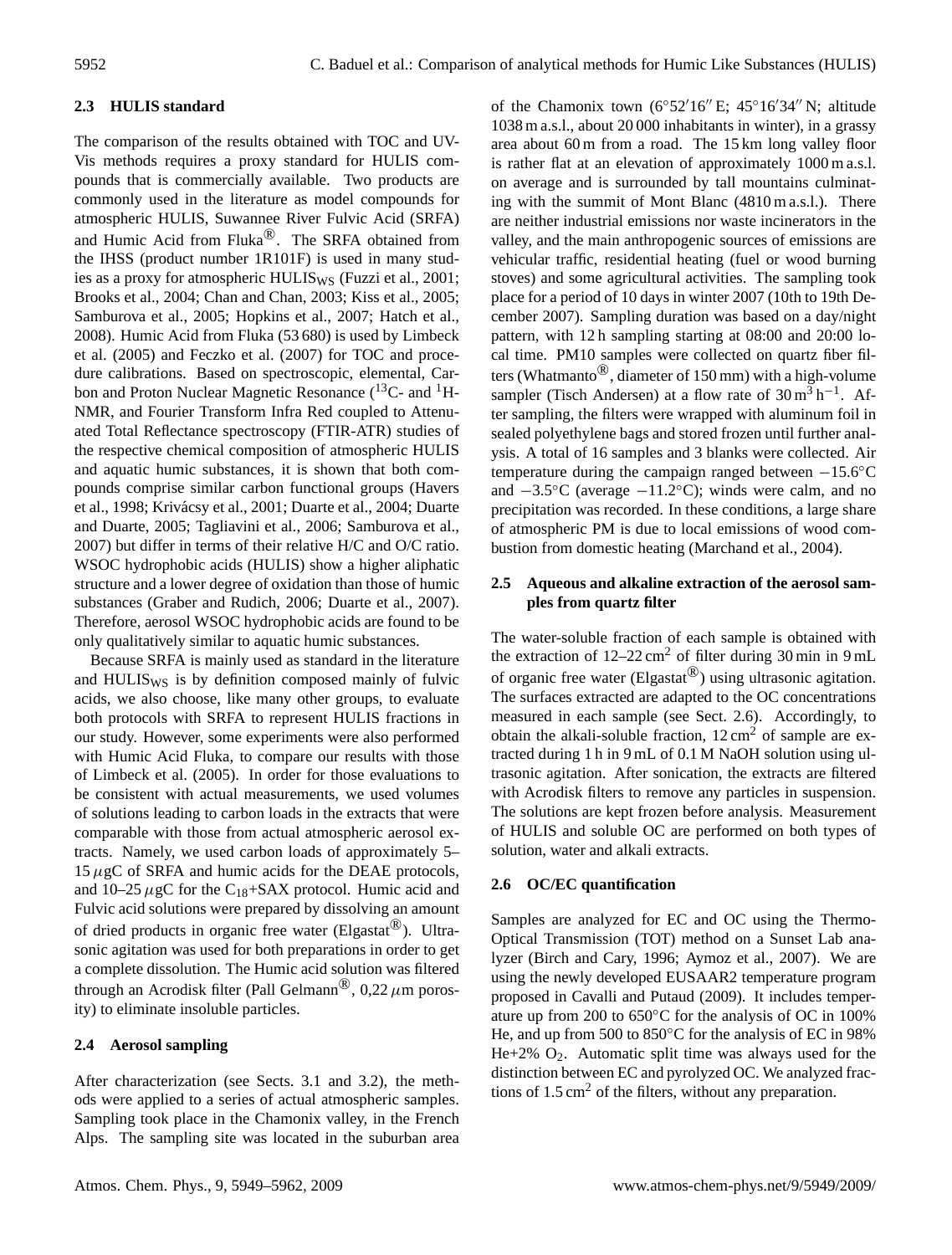|                                               | <b>DEAE</b>    |                      | $C_{18}$ +SAX  |                      |
|-----------------------------------------------|----------------|----------------------|----------------|----------------------|
| Analyser                                      | TOC            | $UV(250 \text{ nm})$ | TOC.           | $UV(250 \text{ nm})$ |
| Range studied ( $\mu$ gC)                     | $3 - 20$       |                      | $5 - 20$       |                      |
| Limit of detection $(\mu gC)$                 | 0.4            | 4.2                  | 1.7            | 10.6                 |
| Extraction yield (%)                          | $93.0 \pm 1.1$ | $96.0 \pm 2.0$       | $50.8 \pm 2.9$ | $52.5 \pm 8.1$       |
| Relative standard deviation (10 $\mu$ gC) (%) | 1.2            |                      | 5.7            | 9.4                  |

**Table 1.** Analytical performances of the DEAE and C18-SAX methods measured for fulvic acids (SRFA, from IHSS). Results are from a series of 10 and 13 experiments for respectively DEAE and C18+SAX methods.

## **3 Results and discussion**

In order to determine the respective performances of the DEAE and C18-SAX methods, different analytical characteristics such as linear range, reproducibility and extraction yield were studied with SRFA standard solutions. The presence of interfering materials should also be taken into consideration. Recovery tests were carried out with a variety of different water-soluble organic compounds relevant to atmospheric aerosol.

#### **3.1 Analytical performance**

The extraction yield is defined as the ratio between the mass recovered and that introduced in the resins, using  $20 \mu$ gC of a synthetic solution of SRFA. For both methods, recovery is not complete, as a fraction of the analyte remains in the sorbents due to irreversible adsorption (cf. Table 1). In our case, the extraction of SRFA on DEAE-cellulose presents a recovery of 93.0 $\pm$ 1.1% (*n*=10), comparable to the results of Havers et al. (1998). The recovery on  $C_{18}$ +SAX leads to a much weaker yield, with an average of  $50.8 \pm 2.9\%$  (n=13). Comparable results are obtained when using UV detection. Limbeck et al. (2005) mentioned a recovery of 70% for the first extraction step of the latter method, as determined with UV detection and humic acid Fluka standard solutions. No value is provided for the whole method to compare with our results. We performed further extraction experiments with humic acids for both methods, in order to compare with values presented by Limbeck et al. (2005). We used loads of  $20 \mu$ gC of humic acid (Fluka) and measured yields that are much lower with average values about  $60\pm2.2\%$  and  $25\pm3.6$ %, for DEAE and C<sub>18</sub>+SAX methods, respectively. These results indicate more irreversible interactions between the resins and higher molecular weight acidic compounds. Overall, we can conclude that a higher uncertainty can result when correcting the HULIS concentrations measured in actual atmospheric samples for the extraction yield as determined with SRFA for the  $C_{18}+SAX$  method. However, for both methods, a good correlation was found between TOC response before and after the extraction steps, for a range of loads between 0 and 25  $\mu$ g C in SRFA. It shows that the

performances of both procedures are not influenced by the analyte load in this range.

The reproducibility of the methods was also determined (see Table 1). For the DEAE method, relative variability of 1.0% and 1.7% were obtained for TOC and UV (250 nm) measurements, respectively, for extractions of series of SRFA amounts of  $10 \mu$ gC (*n*=7). For the C<sub>18</sub>+SAX method, a series of measurements of SRFA amounts of  $20 \mu$ gC (n=7) led to a relative variability of 5.7% with the TOC analyser and 9.4% with UV detection. Limbeck et al. (2005) showed a similar value (i.e. 4.3%) using a more automated system. Therefore, particularly for the former method, the reproducibility is excellent down to amounts allowing the measurements of low atmospheric concentrations.

The limits of detection (LOD) were calculated as twice the standard deviation of the blank value obtained for each procedure for series of 10 measurements performed with Elgastat<sup> $\mathbb{B}$ </sup> water. The average blank values are about  $0.60 \,\mu$ gC and  $1.50 \,\mu$ gC for the DEAE and C<sub>18</sub>+SAX methods, respectively. We found LOD of  $0.5 \mu$ gC for the DEAE method and  $1.7 \mu$ gC for the C<sub>18</sub>+SAX method, as determined with the TOC detection. The larger LOD for the latter method is due to both successive separation steps that imply a larger irreversible and variable adsorption of the analyte, as seen before. Moreover, in order to limit the interferences with methanol during the separation on the SAX resin, the C<sup>18</sup> extract is not fully injected, further increasing the LOD. It should be mentioned that such LOD can only be achieved after several sequences of initial washing of the brand new resins, with water and methanol for  $C_{18}$  and SAX, and with water for DEAE, in order to get a low and stable background blank value. Also, for both methods, successive uses of the resins for the analyses of actual samples modify the overall background blank value. To avoid errors on the measurements, a blank of the whole procedure is performed after each couple of samples and the resins are discarded after every set of approximately 40 samples.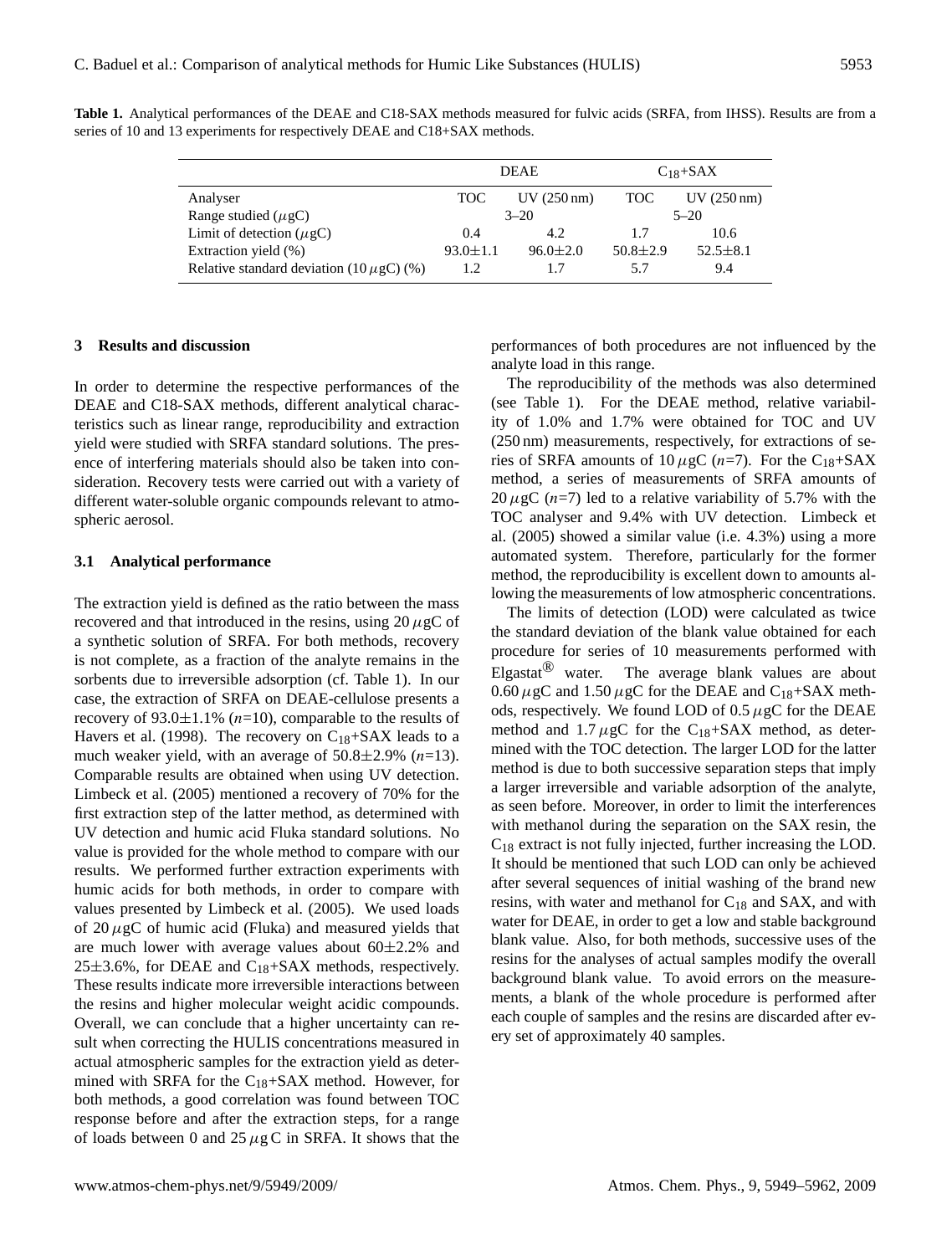|                                   |                | <b>DEAE</b>            |                               |                        | $C_{18}$ +SAX                |
|-----------------------------------|----------------|------------------------|-------------------------------|------------------------|------------------------------|
| Functional group<br>and Compounds | Eluted<br>with | Eluted<br>with<br>NaOH | Eluted<br>with<br><b>NaCl</b> | <b>Not</b><br>retained | Retained<br>and<br>recovered |
|                                   | $H_2O$         |                        |                               |                        |                              |
| Carbonyls                         |                |                        |                               |                        |                              |
| •Methyl glyoxal                   | X              | X                      |                               | X                      |                              |
| ·Propanal                         | X              |                        |                               | X                      |                              |
| •Butyraldehyde                    | X              |                        |                               | X                      |                              |
| <b>Phenols</b>                    |                |                        |                               |                        |                              |
| $\bullet$ Phenol                  | X              |                        |                               | X                      |                              |
| $\bullet$ Vanillin                |                | X                      |                               | X                      |                              |
| •Syringaldehyde                   |                | X                      |                               | X                      |                              |
| •Salicylic acid                   |                | X                      |                               | X                      |                              |
| <b>Aromatic Acids</b>             |                |                        |                               |                        |                              |
| •Benzoic acids                    |                | X                      |                               | X                      |                              |
| Amine                             |                |                        |                               |                        |                              |
| •2,3 Diaminonaphthalene           | X              |                        |                               | X                      |                              |
| Saccharide                        |                |                        |                               |                        |                              |
| •Levoglucosan                     | X              |                        |                               | X                      |                              |
| <b>Humic Substances</b>           |                |                        |                               |                        |                              |
| $\bullet$ SRFA                    |                |                        | X                             |                        | X                            |
| •Humic Fluka                      |                |                        | X                             |                        | X                            |
| Anions                            |                |                        |                               |                        |                              |
| $\bullet$ Nitrate                 |                | X                      |                               | X                      |                              |

**Table 2.** Results of chromatographic retention and recovery tests for specific compounds (listed by functional groups) in both the DEAE and C18+SAX extraction schemes.

# **3.2 Selectivity tests**

HULIS consists in polyfunctional compounds made up of a heterogeneous mixture of aliphatic and aromatic structures with substituted acidic, phenolic, methoxy, and ester functional groups (Decesari et al., 2001; Krivácsy et al., 2001; Kiss et al., 2002; Mayol-Bracero et al., 2002; Graber and Rudich, 2006; Samburova et al., 2007). Organic compounds present in aerosol can potentially influence the performance of the separation and quantification techniques as soon as they contain such functional groups. In the isolation protocol of Varga et al. (2001), some interfering compounds like fatty acids, long chain monocarboxylic acids, and aromatics alcohols remain in the isolated fraction (Lukács et al., 2007; Salma et al., 2008). Such a lack of selectivity is also mentioned when  $XAD_8$  resin is used, since phenols, aromatic acids, and cyclic acids co-elute with humic substances in this case (Sullivan and Weber, 2006a). In the protocol proposed by Decesari et al. (2000) using DEAE, phenols elute in the polyacids fraction, as also demonstrated by Chang et al. (2005). Decesari et al. (2005, 2006), proposed a more selective protocol using DEAE but the carbonaceous composition of the eluent prevents the measurement of the carbon content with a TOC analyser. A further improvement using an elution protocol with inorganic compounds to allow for TOC analyses is proposed by Mancinelli et al. (2007) but in this case some phenols and other interfering compounds coelute with polyacids.

To characterize the selectivity of both extraction methods studied, recovery tests were performed for many different organic and inorganic compounds comprising functional groups commonly found in HULIS. Table 2 summarizes the results obtained with standard solutions for loads of  $20 \mu gC$ of each compound. None of these chemical species elute in the fraction of interest for either extraction method, and can therefore interfere with our target compounds. Yet, both standard compounds elute entirely in the expected fractions, collected for further quantification. Phenols, which present the principal interfering compounds for different protocols, do not co-elute in the extracted fractions. Therefore, these two methods are fully selective toward humic-like compounds.

#### **3.3 Determination of HULIS in aerosol samples**

The mass concentrations of HULIS were determined with TOC measurements in the aqueous and alkaline extracts of the actual aerosol series collected in Chamonix and quantified. UV spectroscopy was also conducted in order to gain some insights on the characterization of the extracted HULIS. Results are corrected for the extraction yields obtained with SRFA, and expressed in HULIS equivalent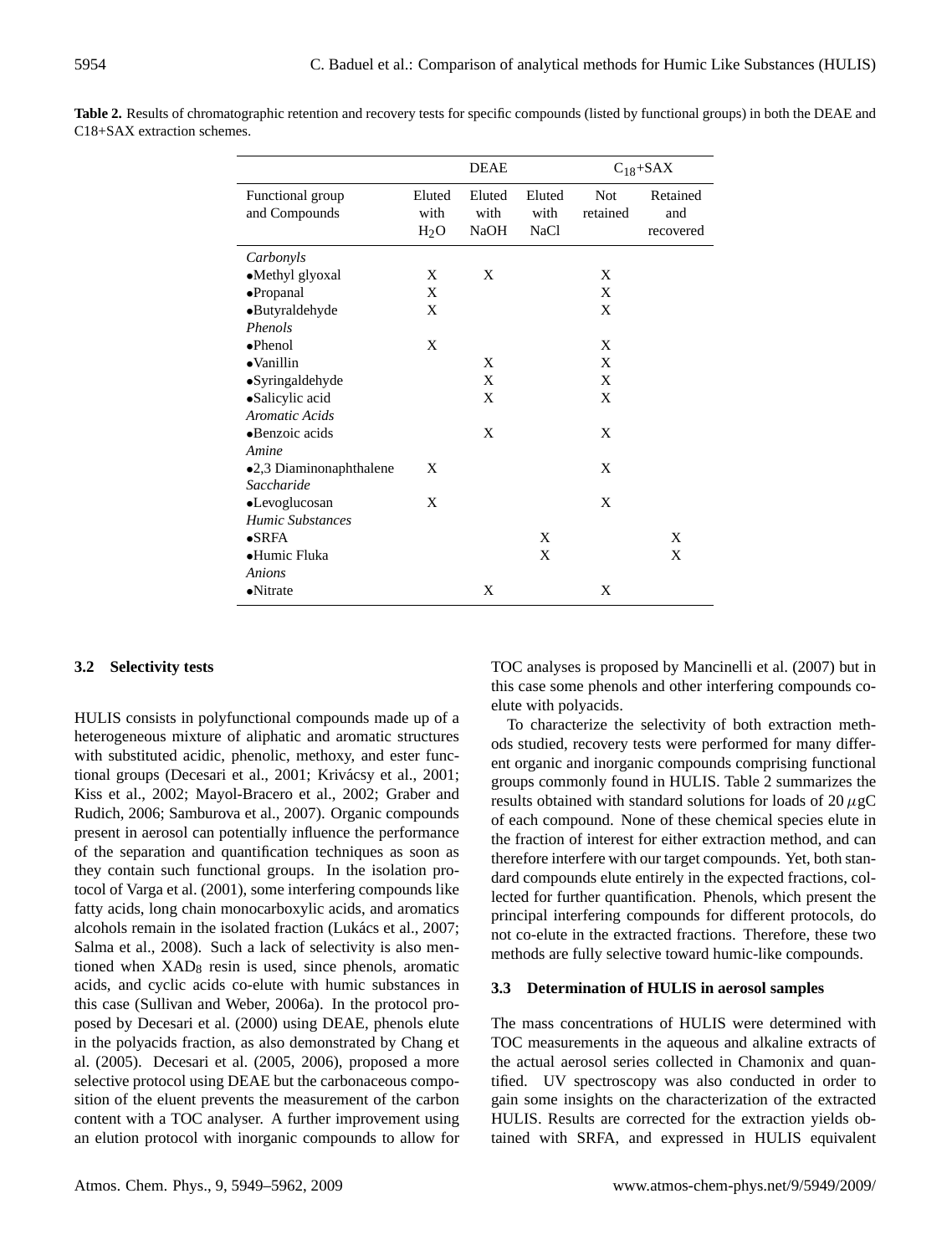

centrations (in  $\mu$ gC m<sup>-3</sup>) as determined by DEAE and C<sub>18</sub>+SAX ter 1 protocols and TOC measurements. Uncertainties meade text but<br>tive standard deviation of extraction efficiency determined for both methods with SRFA standard. **Fig. 1.** Comparison of Total HULIS and Water Soluble HULIS conprotocols and TOC measurements. Uncertainties include rela-

carbon mass concentrations in the atmosphere  $(\mu g C m^{-3})$ . Field blanks were negligible compared to the concentrations of actual atmospheric samples, as measured with the DEAE and C18+SAX methods.

Results obtained for HULIS<sub>WS</sub> and HULIS<sub>T</sub> with both methods are presented in Fig. 1. It reveals that the  $C_{18}+SAX$ method is more discriminating than the DEAE method for HULISWS, with much lower concentrations obtained with the former. This result is also in line with the much lower yield obtained for  $C_{18}+SAX$  with SRFA, and may indicate that extraction yield for actual HULIS is even lower than measured for SRFA and used to correct the measured HULIS concentration. Conversely, results for  $HULIS<sub>T</sub>$  are nearly equivalent for both methods.

The really good correlations between DEAE and  $C18+SAX$  methods for both HULIS<sub>WS</sub> and HULIS<sub>T</sub> could suggest that HULIS, which are usually referred to as an operationally-defined class of substances, actually are (or contain) substances which are humic-like irrespectively of the analytical protocol used. Here, given the relatively small batch of samples used for the comparison, this good correlation rather indicates a stability of the characteristics of HULIS during most of the period of the study, together with stable extraction procedures in these concentration ranges, as already mentioned earlier. Moreover, some points are not aligned on the regression lines even taking into account the uncertainties associated with the measurements, an indication that some of the samples are slightly different in their chemical composition. Further, it should be noted that both regressions show negligible intercepts, an indication that there is no systematic error due to erroneous blank corrections. The comparison between the concentrations of  $HULIS_T$  and  $HULIS_{WS}$  is presented later (see Sect. 3.5).

The comparisons between the quantifications performed with TOC measurements and the results obtained at the same time with the UV detection at 250 nm are presented in Table 3, both for HULIS<sub>WS</sub> and HULIS<sub>T</sub> in the actual atmospheric samples, and for the reference compound SRFA in the range 3 to  $20 \mu$ gC. We choose 250 nm as a reference wavelength because of the large sensitivity obtained for SRFA for this wavelength, associated with the large density of aromatic structures in this compound (see Sect. 3.4.2). A close correlation can be found between both series of measurements, in every case investigated. Correlations are in each case larger for the DEAE method than for the  $C_{18}+SAX$ method, an indication that the extraction with the former method better preserve the functional groups responsible for the absorbance at 250 nm. Note that correlations are also better for the reference compound than for the actual extracts, but that the differences are small between the reference and the  $HULIS_T$  extracts. Finally, these good correlations calculated with the entire sample series are again an indication that both types of extracted HULIS present rather stable characteristics during the whole sampling period. All of the intercepts are rather small, representing the absorbance of a few tenths of  $\mu$ gC at most. The slopes of the regression are always higher for the  $C_{18}$ +SAX than for DEAE method, showing that the  $C_{18}+SAX$  extract has a stronger specific absorbance.

# **3.4 Qualitative observations deduced from spectroscopic measurements**

 $(E_2/E_3 \text{ ratio}).$ Some insights can be gained with spectroscopic investigations in order to explain the observations above, since light absorption in the UV-Vis range is a typical property of humic substances. This technique cannot deliver detailed information about the chemical structure of HULIS but it can provide results for comparative studies of the isolated fractions. It is based on some widely used quantitative parameters: the absorbance data measured at 254 and 280 nm, calculated per mass unit of carbon (the specific spectral absorbance), and ratios of spectral absorbance measured at 254 and 360 nm

#### **3.4.1 UV-Visible spectra**

The absorption at wavelengths ranging from 250 to 300 nm is mainly attributed to  $\pi - \pi^*$ .. electron transitions in the double bonds of aromatic compounds. A shift in the UV spectra to an absorbance above 300 nm suggests that poly-conjugated and polymeric structures are present. Indeed, the presence of aromatic and conjugated compounds, the main electron sources, explains the shoulder that can be found in humic substances spectrum (Domeizel et al., 2004). Absorbance in the bands between 270–280 nm is related to electron transitions in phenolic arenes, aniline derivatives, polyenes, and polycyclic aromatic hydrocarbons with two or more rings.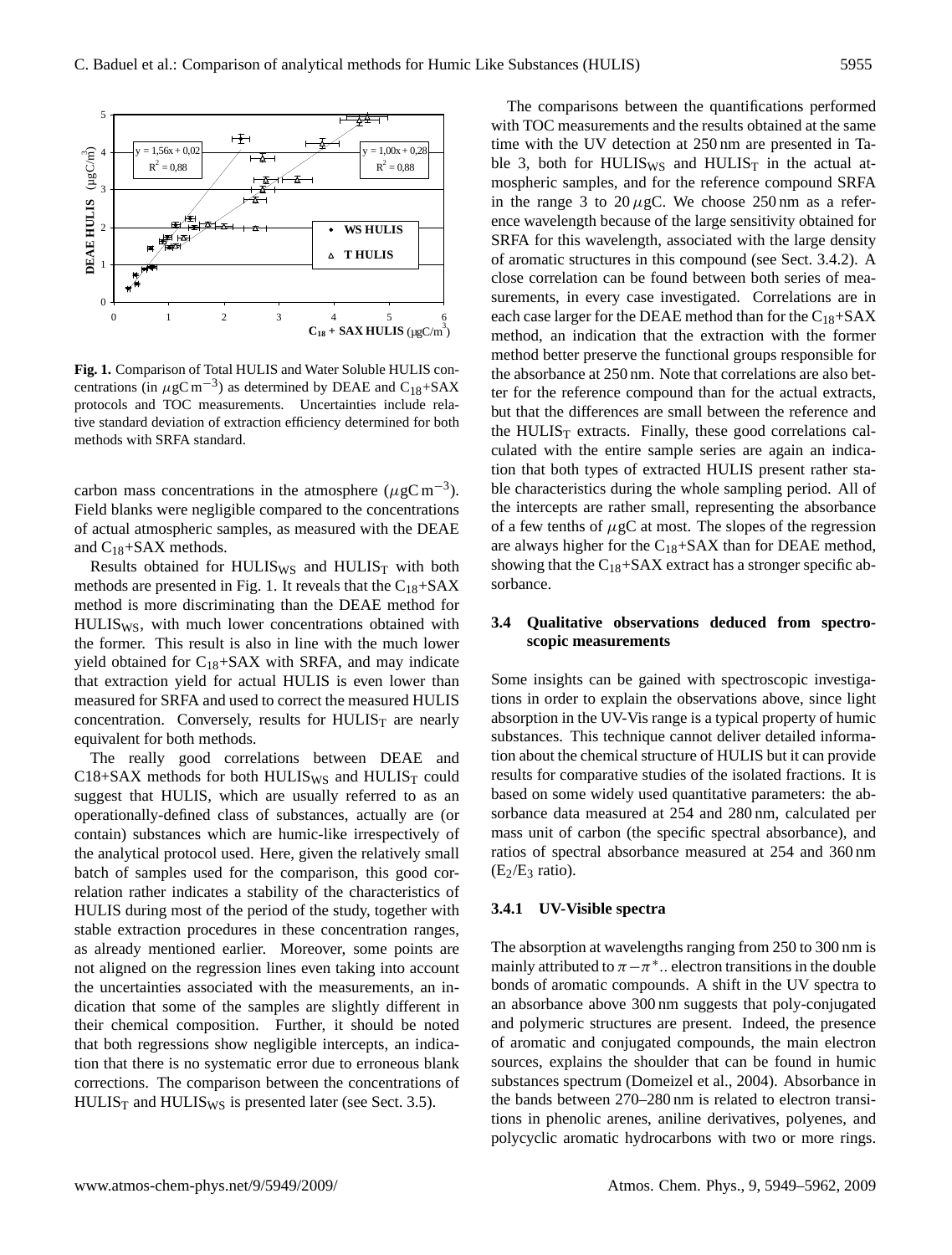Table 3. Correlations between TOC (x,  $\mu$ gC) and UV (y, mAU) data at 250 nm, measured for a standard solution (SRFA) and for winter aerosol samples collected at Chamonix (Water Soluble HULIS and Total HULIS).

|                  |                                                  | <b>DEAE</b>                    |              | $C_{18}$ +SAX                  |              |  |
|------------------|--------------------------------------------------|--------------------------------|--------------|--------------------------------|--------------|--|
| Wavelength       | Analyte                                          | Regression                     |              | $R^2$ Regression               | $R^2$        |  |
|                  | SRFA $(n=10)$                                    | $46.6x + 26.2$                 | 0.99         | $79.8x+13.5$                   | 0.96         |  |
| $250 \text{ nm}$ | HULIS <sub>WS</sub> $(n=15)$<br>$HULIS_T (n=14)$ | $54.6x+11.5$<br>$60.1x - 18.8$ | 0.94<br>0.96 | $80.0x+19.8$<br>$85.0x + 21.5$ | 0.88<br>0.90 |  |



Fig. 2. Impact of the DEAE and C<sub>18</sub>+SAX extraction protocols on the UV spectrum of a SRFA standard solution. Specific absorbance is in arbitrary unit (AU) of absorbance per  $\mu$ g carbon extracted.

These compounds are supposed to be common structural subunits in humic matter (Traina et al., 1990).

We can compare UV spectrum of a SRFA water standard solution before and after extraction with both protocols (cf. Fig. 2). For comparison, each absorbance spectrum was plotted by normalizing the UV-Vis absorbance to the mass of carbon in the extracted HULIS. It is obvious that the DEAE protocol, respecting both the structure of the absorption spectrum and the absorption efficiency, do not change the nature of the standard. Conversely, the  $C_{18}$ +SAX extraction protocol strongly changes the shape of the spectrum with a much higher specific absorbance at 250 nm and a pronounced shoulder between 300 and 350 nm. It can be concluded that this last protocol favors the extraction of high UV-absorbing compounds (i.e. aromatic and conjugated systems).

Figure 3 presents UV-Vis spectra of both HULIS $_T$  and HULISWS extracts from one actual sample of our atmospheric series. The general shapes of the extracts obtained with the DEAE protocol are rather similar to that of SFRA, as shown in Fig. 2, with only slightly larger specific absorbance in the shorter wavelengths region (<400 nm). The differences in the spectra of  $HULIS_T$  and  $HULIS_{WS}$  are not very large, and limited to the 250–340 nm region where a larger absorbance indicates a slightly increased concentration of aromatic and high molecular weight polymeric compounds in the former extract. Conversely, the differences are much larger with both WS and T extracts isolated with the



**DEA** SAX COMPATISON OF CYPICAL WATER SOLADIC and TOTAL TICELES Specific sample. Fig. 3. Comparison of typical Water Soluble and Total HULIS spectral resulting from DEAE and C18+SAX extraction procedures for an actual atmospheric sample. Specific absorbance is in arbitrary unit (AU) of absorbance per  $\mu$ g carbon extracted.

 $C_{18}$ +SAX protocol, the specific absorbance of the latter extracts being much larger over a very large range of wavelengths (250–450 nm) again associated with aromatic and high molecular weight polymeric compounds. Overall, these results again indicate that the  $C_{18}+SAX$  method tends to favor the specific extraction of short UV-absorbing compounds compared to the DEAE method.

#### **3.4.2 Specific absorbance**

In the field of humic substance research, absorbance values at 280 nm and 254 nm are commonly used for the calculation of molar absorptivities. For reasons previously explained (see Sect. 3.4.1), the wavelength of 280 nm was chosen by Chin et al. (1994) and by Peuravuori and Pihlaja (1997) for such studies on humic substances. Schafer et al. (2002) prefer to use 254 nm because most of the aromatic structures present strong absorption near 250 nm. These spectroscopic parameters permit evaluation of the abundance of UV absorbing chromophores. From our spectra, we measured average molar absorptivities for the different isolated HULIS fractions at 280 nm and 254 nm (Table 4).

For each extraction method, the consistency of the specific absorbance at both studied wavelength, for any of the 3 extracts shows that the extractions do extract a homogeneous mixture of compounds. Also, the specific absorbance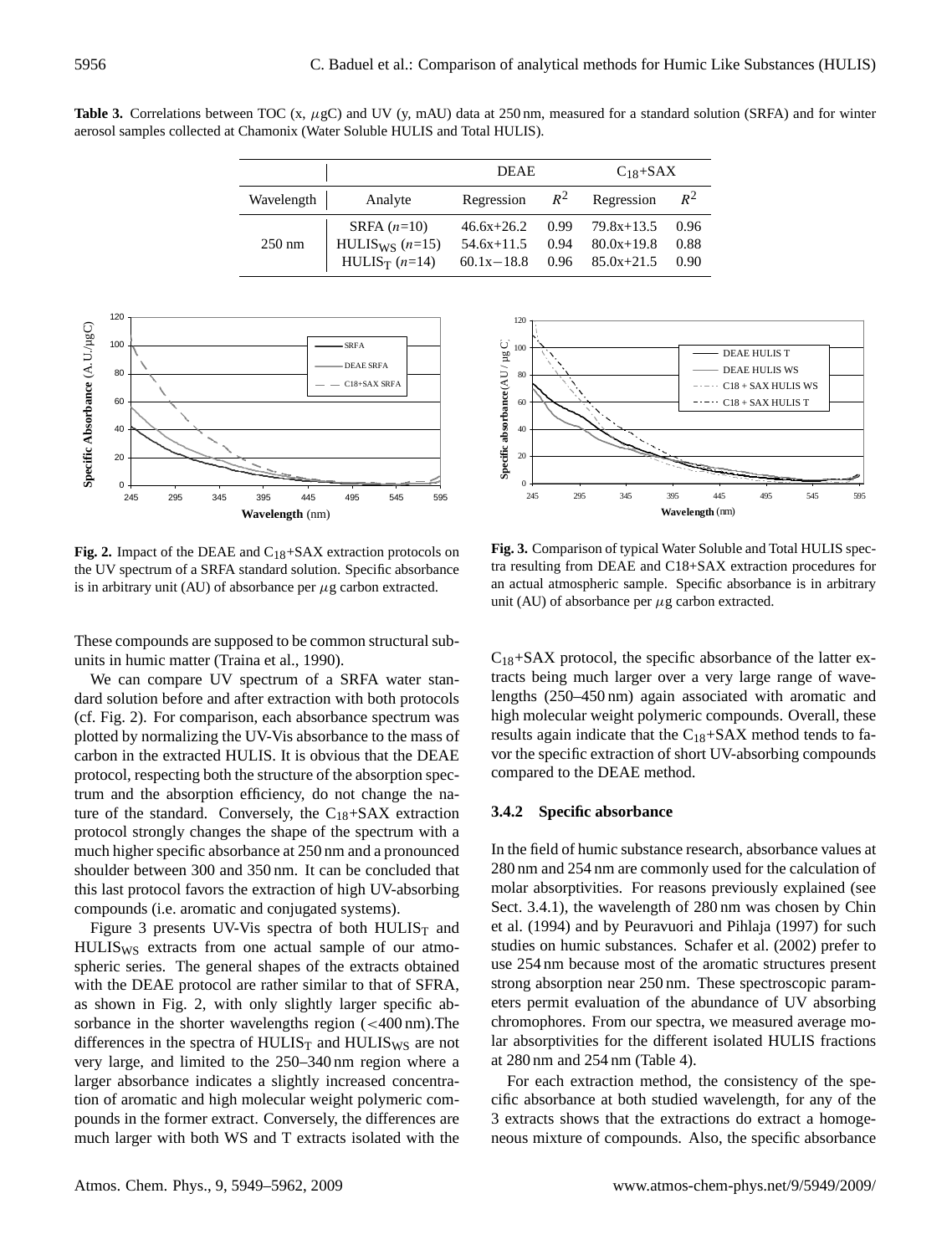Table 4. Average specific absorbance at 254 nm and 280 nm for standard solutions (SRFA,  $n=10$ ) and wintertime aerosol (HULIS<sub>WS</sub>,  $n=15$  and HULIS<sub>T</sub>,  $n=14$ ) extracted by DEAE and C18+SAX procedures. Specific absorbance of SRFA without extraction, at the same wavelengths, is presented to show the fractionation due to the extraction procedure.

|                     | <b>DEAE</b>      |                     | $C_{18}$ +SAX    |                     |  |
|---------------------|------------------|---------------------|------------------|---------------------|--|
| Analyte             | $254 \text{ nm}$ | $280 \,\mathrm{nm}$ | $254 \text{ nm}$ | $280 \,\mathrm{nm}$ |  |
| <b>SRFA</b>         | $52.1 \pm 3.0$   | $34.5 \pm 1.4$      | $87.7 \pm 7.0$   | $65.12 \pm 4.5$     |  |
| $HULIS_{WS}$        | $58.9 \pm 6.5$   | $40.6 \pm 4.3$      | $94.9 \pm 14.8$  | $66.2 \pm 10.8$     |  |
| HULIS <sub>T</sub>  | $59.5 \pm 5.9$   | $43.5 \pm 3.4$      | $97.2 \pm 14.0$  | $77.3 \pm 10.5$     |  |
| SRFA w/o extraction | $39.8 \pm 1.0$   | $27.4 \pm 1.0$      | $39.8 \pm 1.0$   | $27.4 \pm 1.0$      |  |

of SRFA is largely increasing after extraction, in larger proportion for the  $C_{18}$ +SAX method. Therefore, the extractions are selectively leading to compounds with larger absorbance and/or lower carbon content, and this selectivity is more pronounced for the  $C_{18}$ +SAX method. Finally, the difference is small between the specific absorbance of  $HULIS<sub>T</sub>$  and HULISWS while the former are supposed to present larger molecular weight. Therefore, this mass increase is probably associated with a larger absorbance, leading to a stable specific absorbance.

#### **3.4.3 Aromaticity indicator**

The ratios between the respective absorbance at two wavelengths can give useful information and is commonly used in the field of aquatic research to perform comparisons between samples. The ratio between the absorbance at 250 and 365 nm (noted  $E_2/E_3$ ) decreases when the aromaticity and/or molecular size of aquatic humic solutes increase (Peuravuori and Pihlaja, 1997). The determination of  $E_2/E_3$  ratio for HULIS has also been approached by Duarte et al. (2007) and Krivácsy et al. (2008). However, it is not possible to proceed to comparisons with our results due to differences in pH conditions of the extracts leading to changes in specific absorbance. The ratios determined in our study are presented in Fig. 4.

SRFA present a higher ratio than HA compounds. In agreement with their chemical definition this result shows that HA present more aromatic and/or higher molecular mass compounds than SRFA. The same parallel can be made with  $HULIS_T$  and  $HULIS_{WS}$ .  $HULIS_T$  present smaller ratio than HULISWS due to higher molecular mass substances and/or more aromatic system. The structural compositions of the standard mixtures extracted with both protocols slightly differ from the one of the original compound. Comparing the wavelength ratio for SRFA and its extracts show that both extraction methods these do not discriminate the same kind of compounds. With a higher ratio after extraction, the  $C_{18}$ +SAX protocol discrimates towards smaller or less aromatic molecules. As we have seen (Sect. 3.4.2) that this extract tends to be enriched in aromatic systems, it



Fig. 4. Absorptivity ratios between 250 nm and 365 nm. Comparison of wavelength ratio for humic standard SRFA and its extract by both methods with HULIS extracts. Pure HA is included because it is used as a calibration standard by Limbeck et al. (2005). Uncertainties include standard deviation on the sample set or standard solutions analyzed.

most probably leads to irreversible adsorption of the larger molecular weight compounds of the standard mixture. The compounds extracted are probably high absorbing UV compounds (high absorbing value at 250 nm) (see Sect. 3.4.1) but with small molecular weight (weak absorbing value at 360 nm). Conversely, the lower ratio after the DEAE extraction implies that the compounds that are lost are less aromatic or have lower molecular weight than the average HULIS.

The average ratios  $E_2/E_3$  for the atmospheric samples extracted with both methods show important differences with that of SRFA, with larger ratios for the latter. However, it is expected that HULIS, with smaller average molecular weight and lower aromatic moiety content (Graber and Rudich, 2006) compared to fulvic acids, should presents higher ratios  $E_2/E_3$ . The lower values observed in our case could tentatively be explained by the large impact of biomass burning, with emissions of aromatic compound (structures derived from lignin compounds) or by a slower degradation of aromatics in winter (Samburova et al., 2007).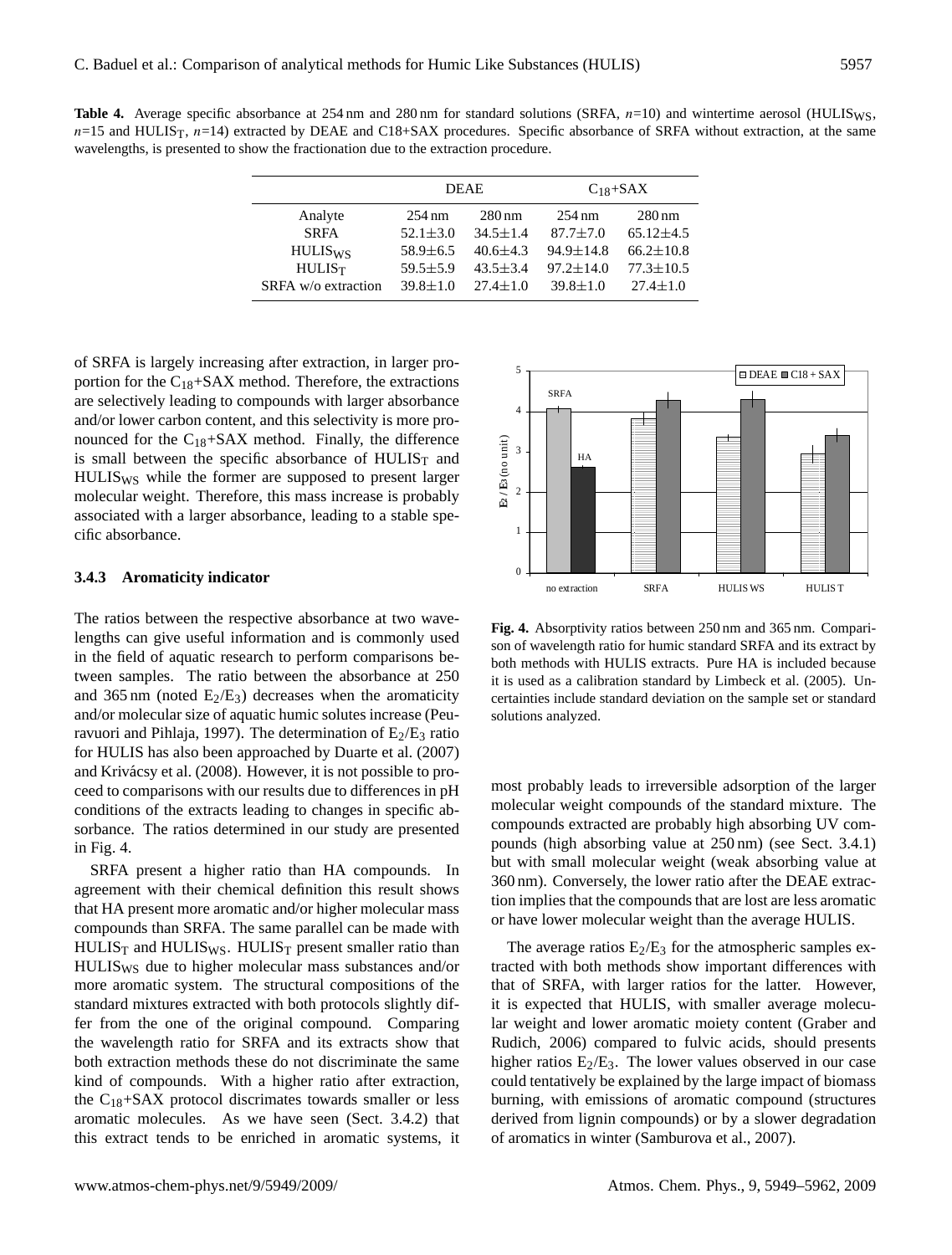

Fig. 5. Correlations between concentrations ( $\mu$ gC m<sup>-3</sup>) of WSOC, OC, versus Water Soluble and Total HULIS extracted with the DEAE protocol. Uncertainties include relative standard deviation of extraction efficiency determined with SRFA standard.

#### **3.5 Discussion of atmospheric concentrations**

Concurrent measurements of OC, WSOC, and HULIS concentrations during the field campaign allow several observations on the links between these different properties. First of all, there is a very strong connection between OC and WSOC (WSOC=0.49\*OC+0.18;  $R^2$ =0.94; concentrations in  $\mu$ gC m<sup>-3</sup>). This excellent correlation is again an indication of the stability of the nature of particulate organic matter (POM) during the overall sampling campaign, including stability between day and night periods. This is further confirmed by the very small intercept most probably related to a dominant source for OC (i.e. biomass combustion) at this period of the year. This is further in line with the high proportion of WSOC found for a winter period. Similar observations were already reported for the same site (Jaffrezo et al., 2005).

Figure 5 presents the correlations between the concentrations of OC, WSOC, and  $HULIS_T$  and  $HULIS_{WS}$  obtained with the DEAE protocol. Figure 6 presents the same results for HULIS fractions obtained with the  $C_{18}$ +SAX protocol. Figure 5 indicates excellent correlation coefficients between the concentrations of both types of HULIS extracts and OC, and between HULIS<sub>WS</sub> and WSOC. The intercepts are negligible in all cases. This shows again that the concentrations of all these constituents varied in a coherent manner during the overall campaign, including day and night periods. Most probably, this can be attributed to a stable and dominant source of POM in the valley. The contribution of HULISWS to WSOC measured in our study are comparable to data obtained in similar environments, with ratios reported between 24–44% for polluted rural background (Decesari et al., 2001), and ratios of  $25\pm6%$  for tropical biomass burning aerosol (Mayol-Bracero et al., 2002). Finally, Fig. 5 indicates a contribution of HULIS<sub>WS</sub> to HULIS<sub>T</sub> of about  $45\%$ , underlining the importance in terms of mass and composition



Fig. 6. Correlations between concentrations ( $\mu$ gC m<sup>-3</sup>) of WSOC, OC, versus Water Soluble and Total and HULIS extracted with the  $C_{18}+SAX$  protocol. Uncertainties include relative standard deviation of extraction efficiency determined with SRFA standard.

of the alkali soluble fraction in these conditions. Hoffer et al. (2006) measured the relative contribution of HULIS<sub>WS</sub> (in biomass burning aerosol) to light absorption and found it to be around 7% integrated over the entire solar spectrum, and up to 50% at 300 nm.  $HULIS_T$ , which present similar optical properties (see Sect. 3.2), can be expected to have an equally active role in radiative transfer and photochemistry.

Figure 6 shows that the  $C_{18}+SAX$  protocol leads to a larger dispersion of the results, with correlation coefficients between the same parameters much lower than those obtained above with the DEAE method. They are however still significant, and intercepts are still negligible. The variability in the results can probably be attributed in part to the lower reproducibility of the method (see Sect. 3.1), but also to some extent to chemical variability in the fraction extracted, that translates in a variable extraction efficiency. In our tests (see Sect. 3.1.) we measured extraction efficiency varies from  $~\sim$ 50% for SRFA (value used for correction) to  $~\sim$ 25% for HA. As mentioned earlier (Sect. 3.3), the fractions of OC ascribed to both types of HULIS using this extraction protocol is lower than that deduced with the DEAE method. It should be mentioned that the ratios HULIS/WSOC and HULIS/OC are rather low if the yields are corrected with SRFA, while they significantly increase when HA is used for the correction. In this last case, a contribution of  $16.3\pm3.8\%$ is obtained for  $HULIS_{WS}/OC$ , comparable to the results obtained by Limbeck et al. (2005) for sampling in the cold season in urban background, with an average contribution of HULISWS to the organic fraction of 13.7%. Such questions do not really exist for the DEAE procedure for which a very good recovery (97%) of SRFA is observed.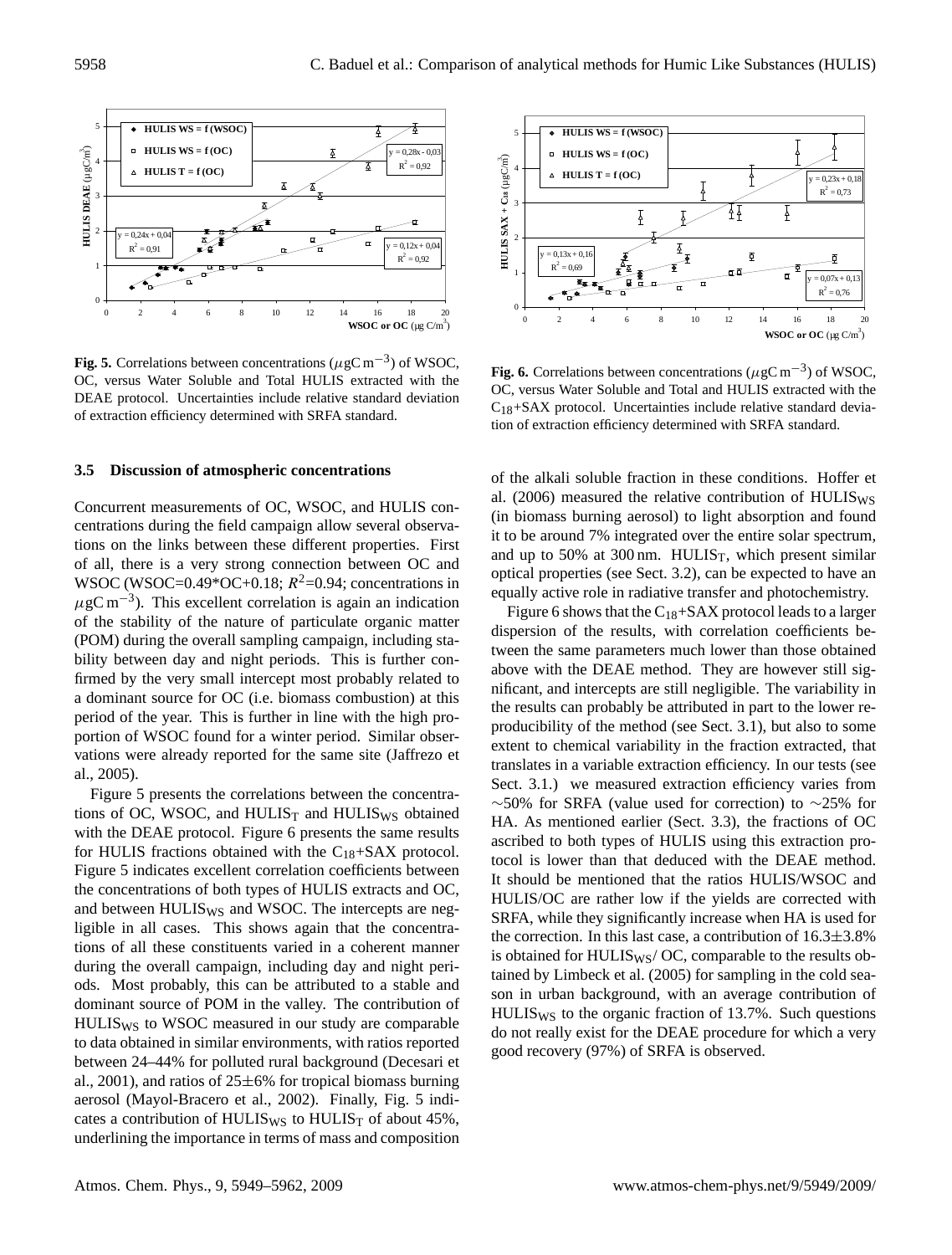## **4 Conclusions**

HULIS are a major contributor to the organic carbon fraction in atmospheric aerosol. It would be necessary to define a standardized analytical method that could be easily and routinely used for the determination of the concentrations of HULIS in the field of aerosol sciences. The objective of the present work was to compare the characteristics of two of the main methods in use, the DEAE and  $C_{18}$ +SAX methods. In this work, these two protocols have been applied to determine two HULIS fractions, the water extractable fraction and the total extractable fraction in alkali media, both for standard compounds (SRFA and HA), and for actual aerosol collected in winter.

A significant advantage of the DEAE procedure is that the isolation of HULIS from atmospheric samples is possible without any preacidification. This method may be directly applied to the aqueous and alkali extract aerosol. This isolation procedure is simple (in one step), reliable, and selective and the high extraction yield provides a detection limit of  $2 \mu$ gC, as determined with SRFA. The high recovery of this method can provide extensive information on the HULIS structure. The drawback of this method is the high ionic strength used during the final elution that does not facilitate the HULIS quantification. Also, the physical and chemical characterization of HULIS compounds may be difficult due to interferences with this inorganic eluent.

For a given sample, the quantity and structural composition of the HULIS obtained by the  $C_{18}$ +SAX method strongly differ from that obtained with the DEAE method. Particularly, this method presents half the extraction yield of DEAE for both standards compounds (SRFA and HA), leading to a larger detection limit of  $8 \mu gC$  for SRFA. However, like for the DEAE method, the efficacy of the two separation steps is not affected by the presence of potentially interfering organic matrix. In turn, the UV measurements have shown that this method is strongly selective toward UV absorbing compounds and appears to be discriminatory for the HULIS fraction itself.

As a result, of the two methods tested, DEAE extraction should be preferred owing to more consistent extractions and sturdier results. However, further such comparisons may be required, between those two methods on a wider variety of aerosol samples coming from different emission sources, and with other widely used extraction methods before getting to any definitive recommendation on HULIS determination methods in the atmospheric aerosol.

#### **5 Notation**

ASOC: Alkali Soluble Organic Carbon EC: Elementary Carbon DEAE: DiEthylAminoEthyl  $HULIS_T$ : Total  $HUmic$  LIke Substances HULISWS: Water Soluble HUmic LIke Substances OC: Organic Carbon POM: Particulate Organic Matter SAX: Strong Anion eXchanger SRFA: Suwanee River Fulvic Acids WSOC: Water Soluble Organic Carbon

*Acknowledgements.* The authors are grateful to H. Puxbaum at Technical University of Vienna for his kind explanations on setting up the C18-SAX extraction scheme. Thanks also to the reviewers for their attentive comments on our manuscript. This work was financed by CNRS-INSU under the program LEFE-CHAT on Secondary Organic Aerosol.

Edited by: G. Roberts



The publication of this article is financed by CNRS-INSU.

#### **References**

- Andracchio, A., Cavicchi, C., Tonelli, D., and Zappoli, S.: A new approach for the fractionation of water-soluble organic carbon in atmospheric aerosols and cloud drops, Atmos. Environ., 36, 5097–5107, 2002.
- Andreae, M. O. and Gelencsér, A.: Black carbon or brown carbon? The nature of light-absorbing carbonaceous aerosols, Atmos. Chem. Phys., 6, 3131–3148, 2006,
	- [http://www.atmos-chem-phys.net/6/3131/2006/.](http://www.atmos-chem-phys.net/6/3131/2006/)
- Aymoz, G., Jaffrezo, J. L., Chapuis, D., Cozic, J., and Maenhaut, W.: Seasonal variation of  $PM_{10}$  main constituents in two valleys of the French Alps. I: EC/OC fractions, Atmos. Chem. Phys., 7, 661–675, 2007,

[http://www.atmos-chem-phys.net/7/661/2007/.](http://www.atmos-chem-phys.net/7/661/2007/)

Badger, C. L., George, I., Griffiths, P. T., Braban, C. F., Cox, R. A., and Abbatt, J. P. D.: Phase transitions and hygroscopic growth of aerosol particles containing humic acid and mixtures of humic acid and ammonium sulphate, Atmos. Chem. Phys., 6, 755–768, 2006,

[http://www.atmos-chem-phys.net/6/755/2006/.](http://www.atmos-chem-phys.net/6/755/2006/)

- Birch, M. E. and Cary, R. A.: Elemental carbon-based method for monitoring occupational exposures to particulate diesel exhaust, Aerosol Sci. Tech., 25, 221–241, 1996.
- Brooks, S. D., DeMott, P. J., and Kreidenweis, S. M.: Water uptake by particles containing humic materials and mixtures of humic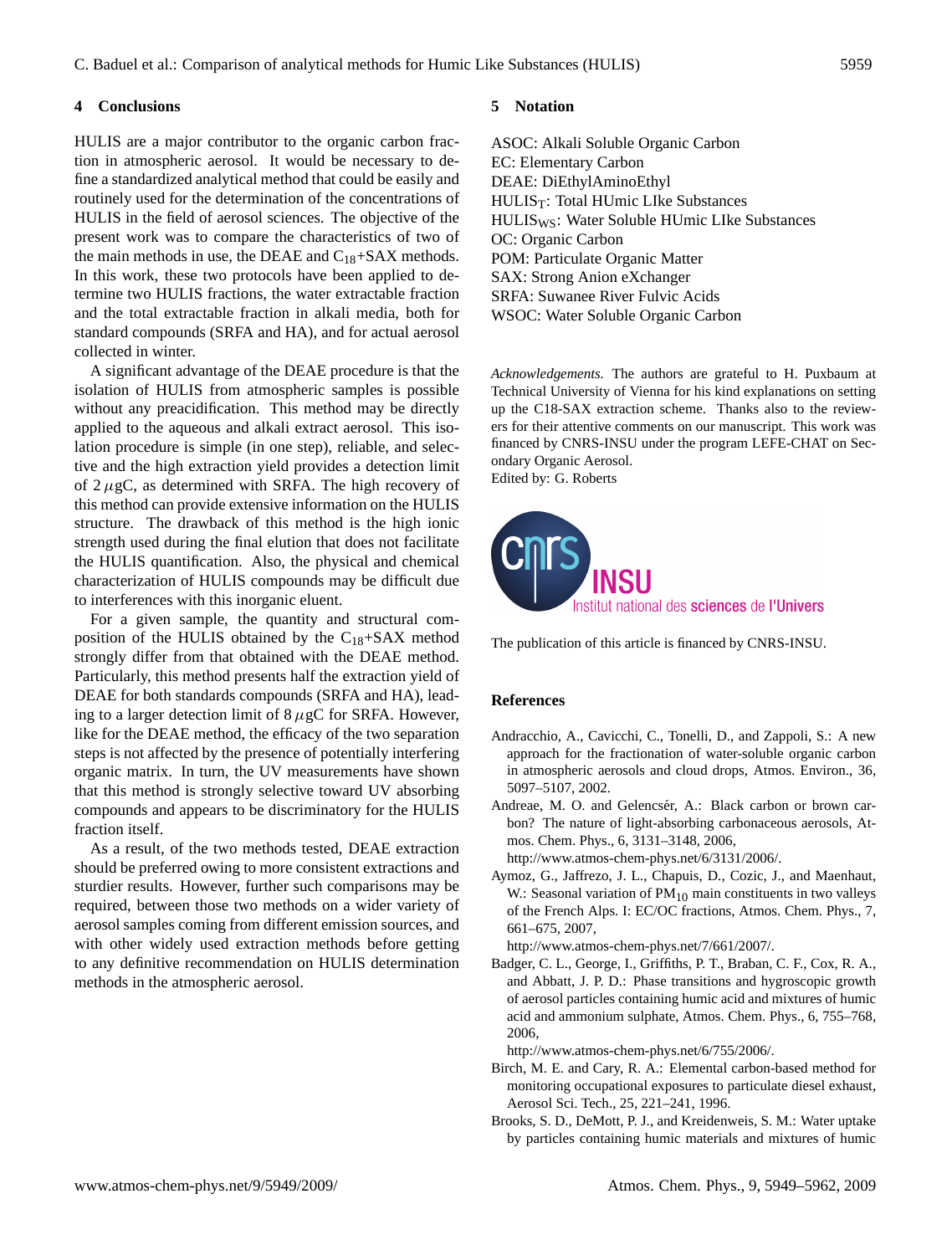materials with ammonium sulphate, Atmos. Environ., 38, 1859– 1868, 2004.

- Cavalli, F., Facchini, M. C., Decesari, S., Mircea, M., Emblico, L., Fuzzi, S., Ceburnis, D., Yoon, Y. J., O'Dowd, C. D., Putaud, J. P., and Dell'Acqua, A.: Advances in characterization of size-resolved organic matter in marine aerosol over the North Atlantic, J. Geophys. Res., 109, D24215, doi:10.1029/2004JD005137, 2004.
- Cavalli, F., and Putaud, J. P.: Toward a standardized thermal-optical protocol for measuring atmospheric organic and elemental carbon: the EUSAAR protocol, Environ. Sci. Technol., submitted, 2009.
- Chan, M. N. and Chan, C. K.: Hygroscopic properties of two model humic-like substances and their mixtures with inorganics of atmospheric importance, Environ. Sci. Technol., 37, 5109–5115, 2003.
- Chang, H., Herckes, P., and Collett Jr., J. L.: On the use of anion exchange chromatography for the characterization of water soluble organic carbon, Geophys. Res. Lett., 32, L01810, doi:10.1029/2004GL021322, 2005.
- Chen, Y., Senesi, N., and Schnitzer, M.: Information provided on humic substances by E4/E6 ratios, Soil Sci. Soc. Am. J., 41, 352– 358, 1977.
- Chin, Y. P., Aiken, G., and O'Loughlin, E.: Molecular weight, polydispersity, and spectroscopic properties of aquatic humic substances, Environ. Sci. Technol., 28, 1853–1858, 1994.
- Decesari, S., Facchini, M. C., Fuzzi, S., and Tagliavini, E.: Characterization of water-soluble organic compounds in atmospheric aerosol: A new approach, J. Geophys. Res., 105(D1), 1481– 1489, 2000.
- Decesari, S., Facchini, M. C., Matta, E., Lettini, F., Mircea, M., Fuzzi, S., Tagliavini, E., and Putaud, J. P.: Chemical features and seasonal variation of fine aerosol water-soluble organic compounds in the Po Valley, Italy, Atmos. Environ., 35, 3691–3699, 2001.
- Decesari, S., Moretti, F., Fuzzi, S., Facchini, M. C., and Tagliavini, E.: Comment on "On the use of anion exchange chromatography for the characterization of water soluble organic carbon" by Chang, H., Herckes, P., and Collet Jr, J. L., J. Geophys. Res. Lett., 32, 24, L24814, doi:10.1029/2005GL023826, 2005.
- Decesari, S., Fuzzi, S., Facchini, M. C., Mircea, M., Emblico, L., Cavalli, F., Maenhaut, W., Chi, X., Schkolnik, G., Falkovich, A., Rudich, Y., Claeys, M., Pashynska, V., Vas, G., Kourtchev, I., Vermeylen, R., Hoffer, A., Andreae, M. O., Tagliavini, E., Moretti, F., and Artaxo, P.: Characterization of the organic composition of aerosols from Rondônia, Brazil, during the LBA-SMOCC 2002 experiment and its representation through model compounds, Atmos. Chem. Phys., 6, 375–402, 2006, [http://www.atmos-chem-phys.net/6/375/2006/.](http://www.atmos-chem-phys.net/6/375/2006/)
- Dinar, E., Taraniuk, I., Graber, E. R., Katsman, S., Moise, T., Anttila, T., Mentel, T. F., and Rudich, Y.: Cloud Condensation Nuclei properties of model and atmospheric HULIS, Atmos. Chem. Phys., 6, 2465–2482, 2006,

[http://www.atmos-chem-phys.net/6/2465/2006/.](http://www.atmos-chem-phys.net/6/2465/2006/)

Dinar, E., Riziq, A. A., Spindler, C., Erlick, C., Kiss, G., and Rudich, Y.: The complex refractive index of atmospheric and model humic-like substances (HULIS) retrieved by a cavity ring down aerosol spectrometer (CRD-AS), Faraday Discuss., 137, 279–295, 2008.

- Domeizel, M., Khalil, A., and Prudent, P.: UV spectroscopy: a tool for monitoring humification and for proposing an index of the maturity of compost, Bioresource Technol., 94(2), 177–184, 2004.
- Duarte, R. M. B. O., Pio, C. A., and Duarte, A. C.: Synchronous scan and excitation-emission matrix fluorescence spectroscopy of water-soluble organic compounds in atmospheric aerosols, J. Atmos. Chem., 48(2), 157–171, 2004.
- Duarte, R. M. B. O. and Duarte, A. C.: Application of non-ionic solid sorbents (XAD resins) for the isolation and fractionation of water-soluble organic compounds from atmospheric aerosols, J. Atmos. Chem., 51, 79–93, 2005.
- Duarte, R. M. B. O., Santos, E. B. H., Pio, C. A., and Duarte A. C.: Comparison of structural features of water-soluble organic matter from atmospheric aerosols with those of aquatic humic substances, Atmos. Environ., 41, 8100–8113, 2007.
- Facchini, M. C., Fuzzi, S., Zappoli, S., Andracchio, A., Gelencsér, A., Kiss, G., Krivácsy, Z., Meszaros, E., Hansson, H. C., Alsberg, T., and Zebuhr, Y.: Partitioning of the organic aerosol component between fog droplets and interstitial air, J. Geophys. Res., 104(D21), 26821–26832, 1999.
- Feczko, T., Puxbaum, H., Kasper-Giebl, A., Handler, M., Limbeck, A., Gelencsér, A., Pio, C., Preunkert, S., and Legrand M.: Determination of water and alkaline extractable atmospheric humiclike substances with the TU Vienna HULIS analyzer in samples from six background sites in Europe, J. Geophys. Res., 112, D23S10, doi:10.1029/2006JD008331, 2007.
- Fuzzi, S., Decesari, S., Facchini, M. C., Matta, E., Mircea, M., and Tagliavini, E.: A simplified model of the water soluble organic component of atmospheric aerosols, Geophys. Res. Lett., 28, 4079–4082, 2001.
- Fuzzi, S., Andreae, M. O., Huebert, B. J., Kulmala, M., Bond, T. C., Boy, M., Doherty, S. J., Guenther, A., Kanakidou, M., Kawamura, K., Kerminen, V.-M., Lohmann, U., Russell, L. M., and Pöschl, U.: Critical assessment of the current state of scientific knowledge, terminology, and research needs concerning the role of organic aerosols in the atmosphere, climate, and global change, Atmos. Chem. Phys., 6, 2017–2038, 2006, [http://www.atmos-chem-phys.net/6/2017/2006/.](http://www.atmos-chem-phys.net/6/2017/2006/)
- Graber, E. R. and Rudich, Y.: Atmospheric HULIS: How humiclike are they? A comprehensive and critical review, Atmos. Chem. Phys., 6, 729–753, 2006,

[http://www.atmos-chem-phys.net/6/729/2006/.](http://www.atmos-chem-phys.net/6/729/2006/)

- Gysel, M., Weingartner, E., Nyeki, S., Paulsen, D., Baltensperger, U., Galambos, I., and Kiss, G.: Hygroscopic properties of water-soluble matter and humic-like organics in atmospheric fine aerosol, Atmos. Chem. Phys., 4, 35–50, 2004, [http://www.atmos-chem-phys.net/4/35/2004/.](http://www.atmos-chem-phys.net/4/35/2004/)
- Hatch, C. D., Gierlus, K. M., Schuttlefield, J. D., and Grassian, V. H.: Water adsorption and cloud condensation nuclei activity of calcite and calcite coated with model humic and fulvic acids, Atmos. Environ., 42, 5672– 5684, 2008.
- Hautala, K., Peuravori, J., and Pihlaja, K.: Measurement of aquatic humus content by spectroscopic analyses, Water Res., 34, 246– 258, 2000.
- Havers, N., Burba, P., Lambert, J., and Klockow, D.: Spectroscopic characterization of humic-like substances in airborne particulate matter, J. Atmos. Chem., 29, 45–54, 1998.
- Hoffer, A., Gelencsér, A., Guyon, P., Kiss, G., Schmid, O., Frank,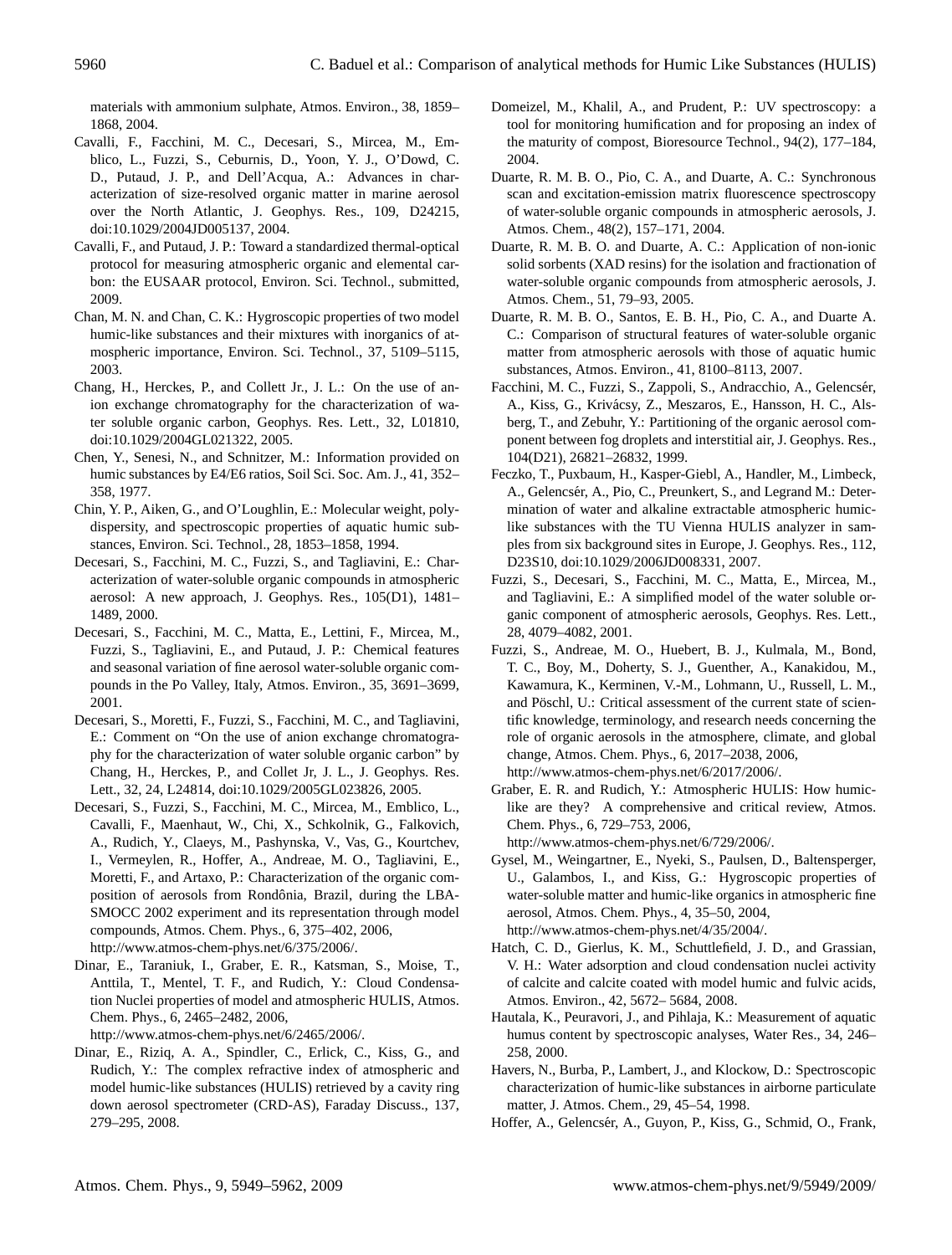G. P., Artaxo, P., and Andreae, M. O.: Optical properties of humic-like substances (HULIS) in biomass-burning aerosols, Atmos. Chem. Phys., 6, 3563–3570, 2006,

[http://www.atmos-chem-phys.net/6/3563/2006/.](http://www.atmos-chem-phys.net/6/3563/2006/)

- Hopkins, R. J., Tivanski, A. V., Marten, B. D., and Gilles, M. K.: Chemical bonding and structure of black carbon reference materials and individual carbonaceous atmospheric aerosols, J. Aerosol Sci., 38(6), 573–591, 2007.
- Jaffrezo, J.-L., Aymoz, G., Delaval, C., and Cozic, J.: Seasonal variations of the water soluble organic carbon mass fraction of aerosol in two valleys of the French Alps, Atmos. Chem. Phys., 5, 2809–2821, 2005,

[http://www.atmos-chem-phys.net/5/2809/2005/.](http://www.atmos-chem-phys.net/5/2809/2005/)

Kanakidou, M., Seinfeld, J. H., Pandis, S. N., Barnes, I., Dentener, F. J., Facchini, M. C., Van Dingenen, R., Ervens, B., Nenes, A., Nielsen, C. J., Swietlicki, E., Putaud, J. P., Balkanski, Y., Fuzzi, S., Horth, J., Moortgat, G. K., Winterhalter, R., Myhre, C. E. L., Tsigaridis, K., Vignati, E., Stephanou, E. G., and Wilson, J.: Organic aerosol and global climate modelling: a review, Atmos. Chem. Phys., 5, 1053–1123, 2005,

[http://www.atmos-chem-phys.net/5/1053/2005/.](http://www.atmos-chem-phys.net/5/1053/2005/)

- Kiss, G., Varga, B., Galambos, I., and Ganszky, I.: Characterization of water-soluble organic matter isolated from atmospheric fine aerosol, J. Geophys. Res.-Atmos., 107, D218339, doi:10.1029/2001JD000603, 2002.
- Kiss, G., Tombacz, E., and Hansson, H. C.: Surface tension effects of humic-like substances in the aqueous extract of tropospheric fine aerosol, J. Atmos. Chem., 50, 279–294, doi:10.1007/s1087400550795, 2005.
- Krivácsy, Z., Kiss, G., and Varga, B.: Study of humic-like substances in fog and interstitial aerosol by size-exclusion chromatography and capillary electrophoresis, Atmos. Environ., 34, 4273–4281, 2000.
- Krivácsy, Z., Gelencsér, A., Kiss, G., Meszaros, E., Molnar, A., Hoffer, A., Meszaros, T., Sarvari, Z., Temesi, D., Varga, B., Baltensperger, U., Nyeki, S., and Weingartner, E.: Study on the chemical character of water soluble organic compounds in fine atmospheric aerosol at the Jungfraujoch, J. Atmos. Chem., 39, 235–259, 2001.
- Krivácsy, Z., Kiss, G., Ceburnis, D., Jennings, G., Maenhaut, W., Salma, I., and Shooter, D.: Study of water-soluble atmospheric humic matter in urban and marine environments, Atmos. Res., 87, 1–12, 2008.
- Limbeck, A., Handler, M., Neuberger, B., Klatzer, B., and Puxbaum, H.: Carbon-specific analysis of humic-like substances in atmospheric aerosol and precipitation samples, Anal. Chem., 77(22), 7288–7293, 2005.
- Lukács, H., Gelencsér, A., Hammer, S., Puxbaum, H., Pio, C., Legrand, M., Kasper-Giebl, A., Handler, M., Limbeck, A., Simpson, D., and Preunkert, S.: Seasonal trends and possible sources of brown carbon based on 2-year aerosol measurements at six sites in Europe, J. Geophys. Res., 112, D23S18, doi:10.1029/2006JD008151, 2007.
- Mancinelli, V., Rinaldi, M., Finessi, E., Emblico, L., Mircea, M., Fuzzi, S., Facchini, M. C., and Decesari, S.: An anion-exchange high-performance chromatography method coupled to total organic carbon determination for the analysis of water-soluble organic aerosols, J. Chromatogr. A, 1149, 385–389, 2007.

Marchand, N., Besombes, J. L., Chevron, N., Masclet, P., Aymoz,

G., and Jaffrezo, J. L.: Polycyclic aromatic hydrocarbons (PAHs) in the atmospheres of two French alpine valleys: sources and temporal patterns, Atmos. Chem. Phys., 4, 1167–1181, 2004, [http://www.atmos-chem-phys.net/4/1167/2004/.](http://www.atmos-chem-phys.net/4/1167/2004/)

- Mauderly, J. L. and Chow, J. C.: Health Effects of Organic Aerosols, Inhal. Toxicol., 20, 257–288, doi:10.1080/08958370701866008, 2008.
- Mayol-Bracero, O. L., Guyon, P., Graham, B., Roberts, G., Andreae, M. O., Decesari, S., Facchini, M. C., Fuzzi, S., and Artaxo, P.: Water-soluble organic compounds in biomass burning aerosols over Amazonia – 2. Apportionment of the chemical composition and importance of the polyacidic fraction, J. Geophys. Res., 107, D208091, doi:10.1029/2001JD000522, 2002.
- Mircea, M., Facchini, M. C., Decesari, S., Cavalli, F., Emblico, L., Fuzzi, S., Vestin, A., Rissler, J., Swietlicki, E., Frank, G., Andreae, M. O., Maenhaut, W., Rudich, Y., and Artaxo, P.: Importance of the organic aerosol fraction for modeling aerosol hygroscopic growth and activation: a case study in the Amazon Basin, Atmos. Chem. Phys., 5, 3111–3126, 2005,

[http://www.atmos-chem-phys.net/5/3111/2005/.](http://www.atmos-chem-phys.net/5/3111/2005/)

- Janos, P.: Separation methods in the chemistry of humic substances, J. Chromatogr. A, 983, 1–18, 2003.
- Peuravuori, J. and Pihlaja, K.: Molecular size distribution and spectroscopic properties of aquatic humic substances, Anal. Chim. Acta, 337, 133–149, 1997.
- Peuravuori, J., Monteiro, A., Eglitec, L., and Pihlajaa, K.: Comparative study for separation of aquatic humic-type organic constituents by DAX-8, PVP and DEAE sorbing solids and tangential ultrafiltration: elemental composition, size-exclusion chromatography, UV-vis and FT-IR, Talanta, 65(2), 408–422, 2005.
- Pio, C. A., Legrand, M., Oliveira, T., Afonso, J., Santos, C., Caseiro, A., Fialho, P., Barata, F., Puxbaum, H., Sanchez-Ochoa, A., Kasper-Giebl, A., Preunkert, S., and Schock, M.: Climatology of aerosol composition (organic versus inorganic) at nonurban sites on a west-east transect across Europe, J. Geophys. Res., 112, D23S02, doi:10.1029/2006JD008038, 2007.
- Putaud, J. P., Raes, F., Van Dingenen, R., Bruggemann, E., Facchini, M. C., Decesari, S., Fuzzi, S., Gehrig, R., Huglin, C., Laj, P., Lorbeer, G., Maenhaut, W., Mihalopoulos, N., Muller, K., Querol, X., Rodriguez, S., Schneider, J., Spindler, G., ten Brink, H., Torseth, K., and Wiedensohler, A.: European aerosol phenomenology-2: chemical characteristics of particulate matter at kerbside, urban, rural and background sites in Europe, Atmos. Environ., 38(16), 2579–2595, 2004.
- Puxbaum, H., Rendl, J., Allabashi, R., Otter, L., and Scholes, M.: Mass balance of the atmospheric aerosol in a South African subtropical savanna (Nylsvley, May 1997), J. Geophys. Res.- Atmos., 105, 20697–20706, 2000.
- Salma, I., Ocskay, R., and Láng, G. G.: Properties of atmospheric humic-like substances - water system, Atmos. Chem. Phys., 8, 2243–2254, 2008,

[http://www.atmos-chem-phys.net/8/2243/2008/.](http://www.atmos-chem-phys.net/8/2243/2008/)

- Samburova, V., Zenobi, R., and Kalberer, M.: Characterization of high molecular weight compounds in urban atmospheric particles, Atmos. Chem. Phys., 5, 2163–2170, 2005, [http://www.atmos-chem-phys.net/5/2163/2005/.](http://www.atmos-chem-phys.net/5/2163/2005/)
- Samburova, V., Didenko, T., Kunenkov, E., Emmenegger, C., Zenobi, R., and Kalberer, M.: Functional group analysis of highmolecular weight compounds in the water-soluble fraction of or-